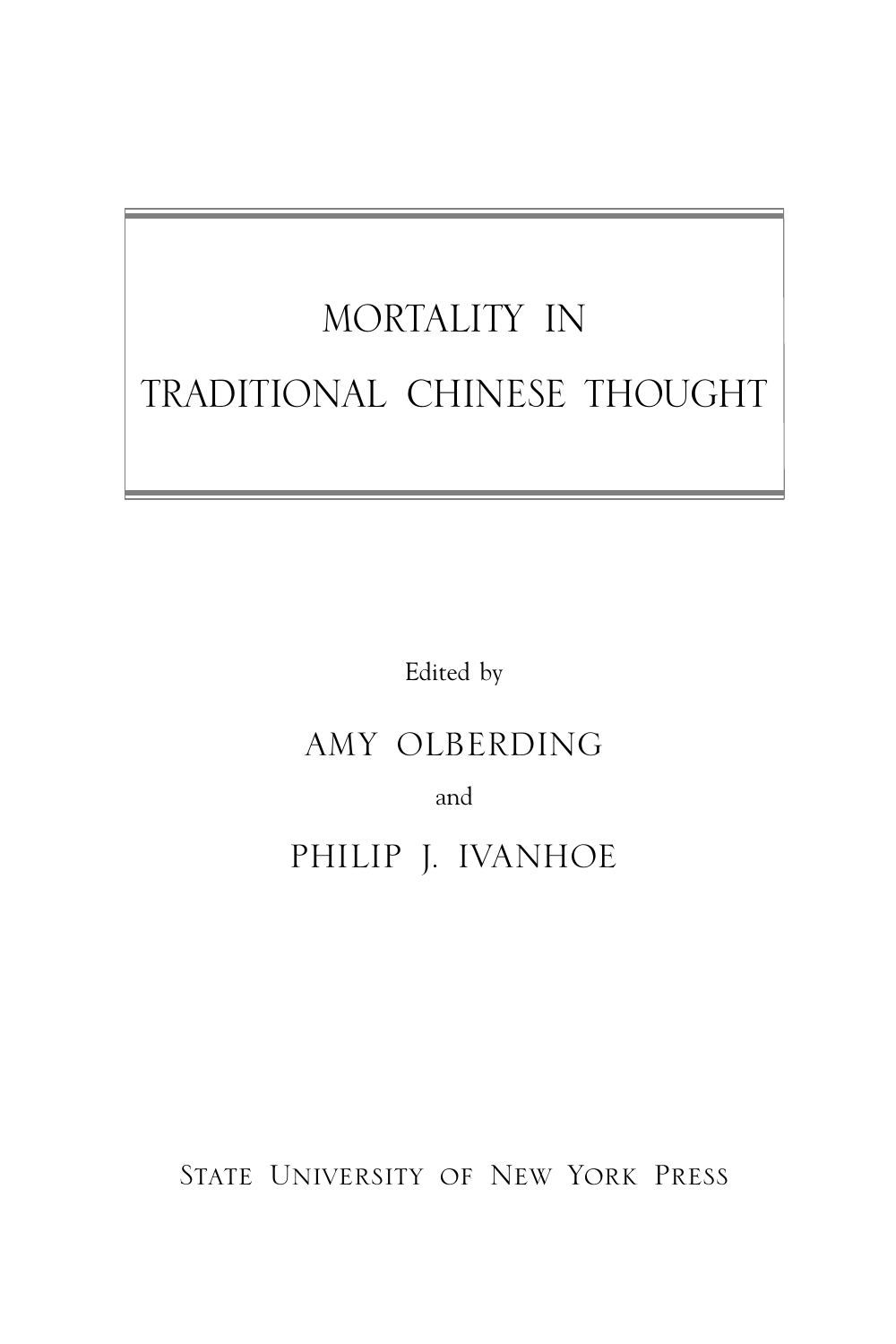Cover image: Detail of coffin footboard, Mawangdui Tomb 1. Second century B.C.E. Photograph courtesy of Hunan Provincial Museum.

> Published by State University of New York Press, Albany

> > © 2011 State University of New York

All rights reserved

Printed in the United States of America

No part of this book may be used or reproduced in any manner whatsoever without written permission. No part of this book may be stored in a retrieval system or transmitted in any form or by any means including electronic, electrostatic, magnetic tape, mechanical, photocopying, recording, or otherwise without the prior permission in writing of the publisher.

> For information, contact State University of New York Press, Albany, NY www.sunypress.edu

> > Production, Laurie Searl Marketing, Anne M. Valentine

#### **Library of Congress Cataloging-in-Publication Data**

Mortality in traditional Chinese thought / [edited by] Amy Olberding and Philip J. Ivanhoe. p. cm. — (SUNY series in Chinese philosophy and culture) Includes bibliographical references and index. ISBN 978-1-4384-3563-3 (hardcover : alk. paper) 1. Death. 2. Philosophy, Chinese. I. Olberding, Amy. II. Ivanhoe, P. J.

 B5233.D43M67 2011 128'.50951—dc22 2010024677

10 9 8 7 6 5 4 3 2 1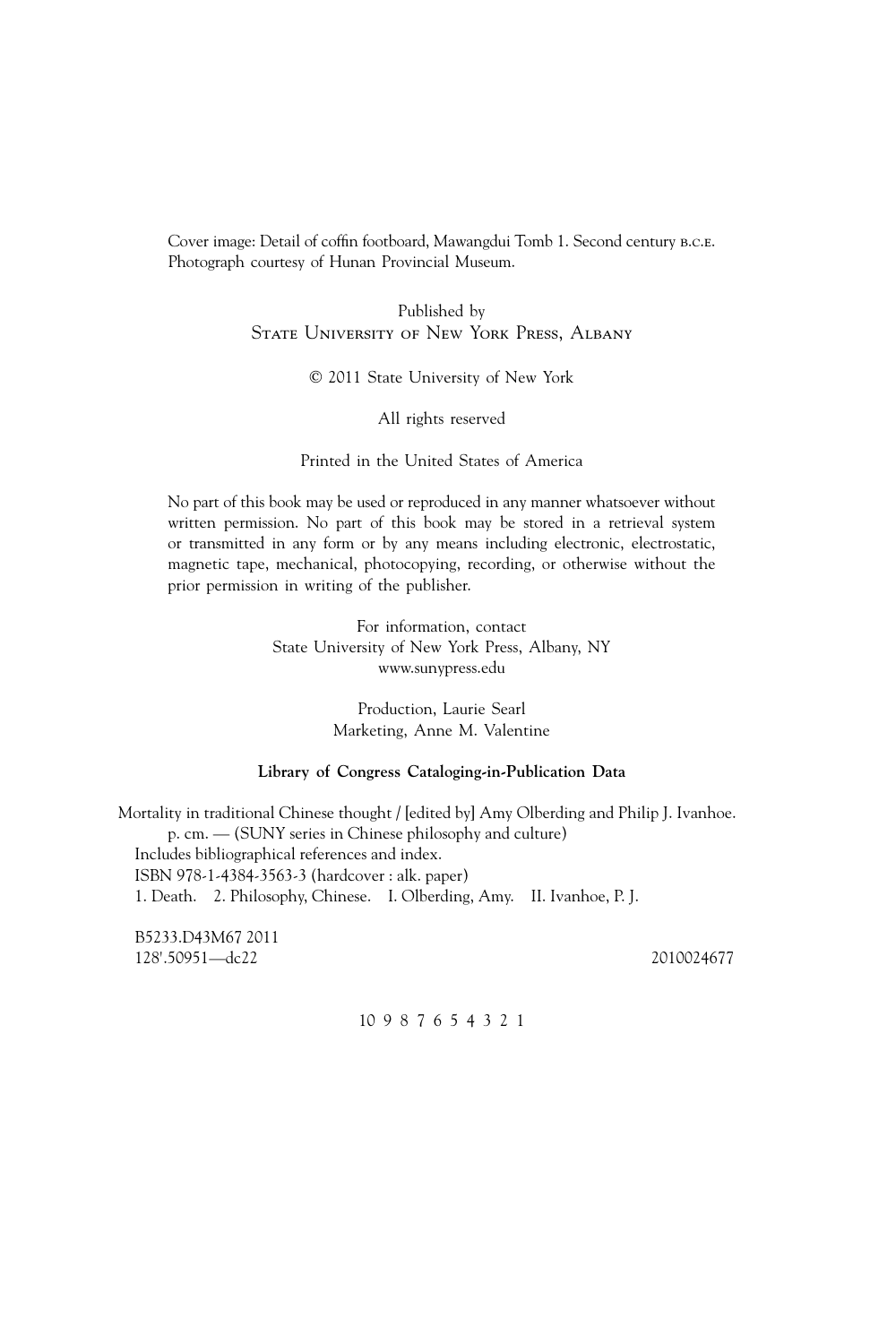#### NINE

## SAGES, THE PAST, AND THE DEAD

## Death in the *Huainanzi*

#### *Michael Puett*

Early China was a haunted world. Ghosts were pervasive and dangerous, and the living regularly performed sacrifices in an attempt to control or mollify the dead. Often, the sacrifices were insufficient.

Within this context, the *Huainanzi* offers a unique and powerful argument concerning death. The focus of the discussion here will be the text's presentation of sages—how they deal with death and teach nonsages to handle the same. I will focus on chapters 7 and chapter 13, and between these two we will get a fascinating glimpse of some of the complexities concerning visions of death in early China.

To ground this analysis, I will begin with a brief discussion of views about death during the Warring States and Western Han periods.

> DOMESTICATING THE DEAD: VIEWS OF DEATH IN EARLY CHINA

In early China, the body of a living human was believed to contain several elements, including different souls and energies. Some of these energies were believed to be of heavenly origin; others were from the earth. At death, the former would float up to their ultimate abode in the skies while the latter would remain on or enter into the earth.<sup>1</sup>

In many of the texts from the Warring States and Han periods, the elements from the heavens were the spirits (*shen*) and *hun* souls, whereas the elements from the earth included the bones, flesh, and *po* souls.<sup>2</sup>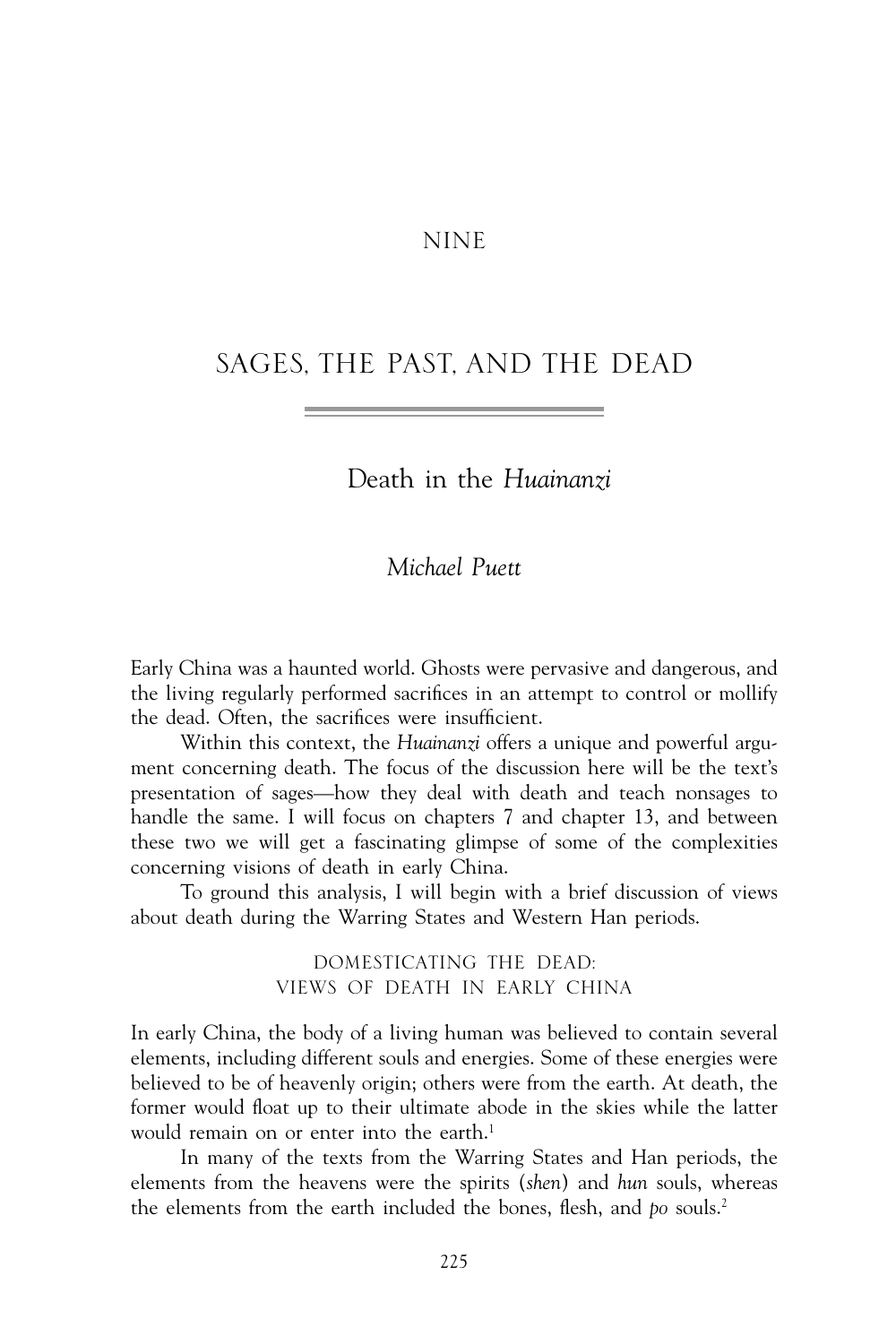According to early Chinese beliefs, these souls and energies are released from the body when one dies. This could be highly dangerous for the living. Some of the demonic forces—which would then simply be called ghosts (*gui*)—would tend to haunt the living.3 Harboring jealousies and resentments, they would be drawn to where they once lived and would send down disasters and misfortunes on their living family members. Indeed, this was believed to be the origin of many of the demonic illnesses that the living suffer.

In an attempt to prevent these dangers, rituals and sacrifices would be used to move the various souls and energies into places where they could be controlled, contained, and transformed into forces that would at least cause less harm to the living and potentially even be beneficial to them.

Immediately following a person's death, someone would recall the various souls that would have floated away after the death of the body. They would be called back to the corpse, which would then be placed, with its souls, into a tomb. In the tomb would also be placed various objects that the person had enjoyed while alive—foods, material goods, and texts. Since the souls contain the personality of the person, the hope was that, surrounded by objects that they had enjoyed while living, they would be likely to stay in the tomb and not harm living people. Exhortations would also be placed in the tomb stating that, since the souls are now dead, they should remain in the tomb and never again return aboveground.4 The living would then periodically hold feasts in the outer chambers of the tomb, in an attempt to maintain the familial feelings that the souls once possessed.

A separate set of rituals would be employed for the spirits, which by then would have floated into the heavens. The goal of these rituals was to transform the capricious but powerful spirits into ancestors who the living hoped would work on their behalf. The spirits would be given ancestral names and ancestral tablets, as well as a place in the ancestral cult based upon their lineage position. Sacrifices to them would then be provided in order to keep them in place within that ancestral lineage. The spirits would be called upon to act as ancestors—to see the living as their descendants and to give the living blessings as a parent would give blessings to his or her children. Thus, the descendants present themselves as following the paths laid out by the deceased, who are now explicitly called ancestors and who are then in turn called upon to support the living as their descendants.

If these rituals work, they result in some of the remains of what were once humans being kept safely in a tomb rather than turning into ghosts to haunt the living, and they would also result in the spirits' being transformed into ancestors who would then send down blessings to the living as their descendants.

This set of rituals was crucial for other reasons as well. Other spirits in the world, from the spirits of the mountains and rivers to the high gods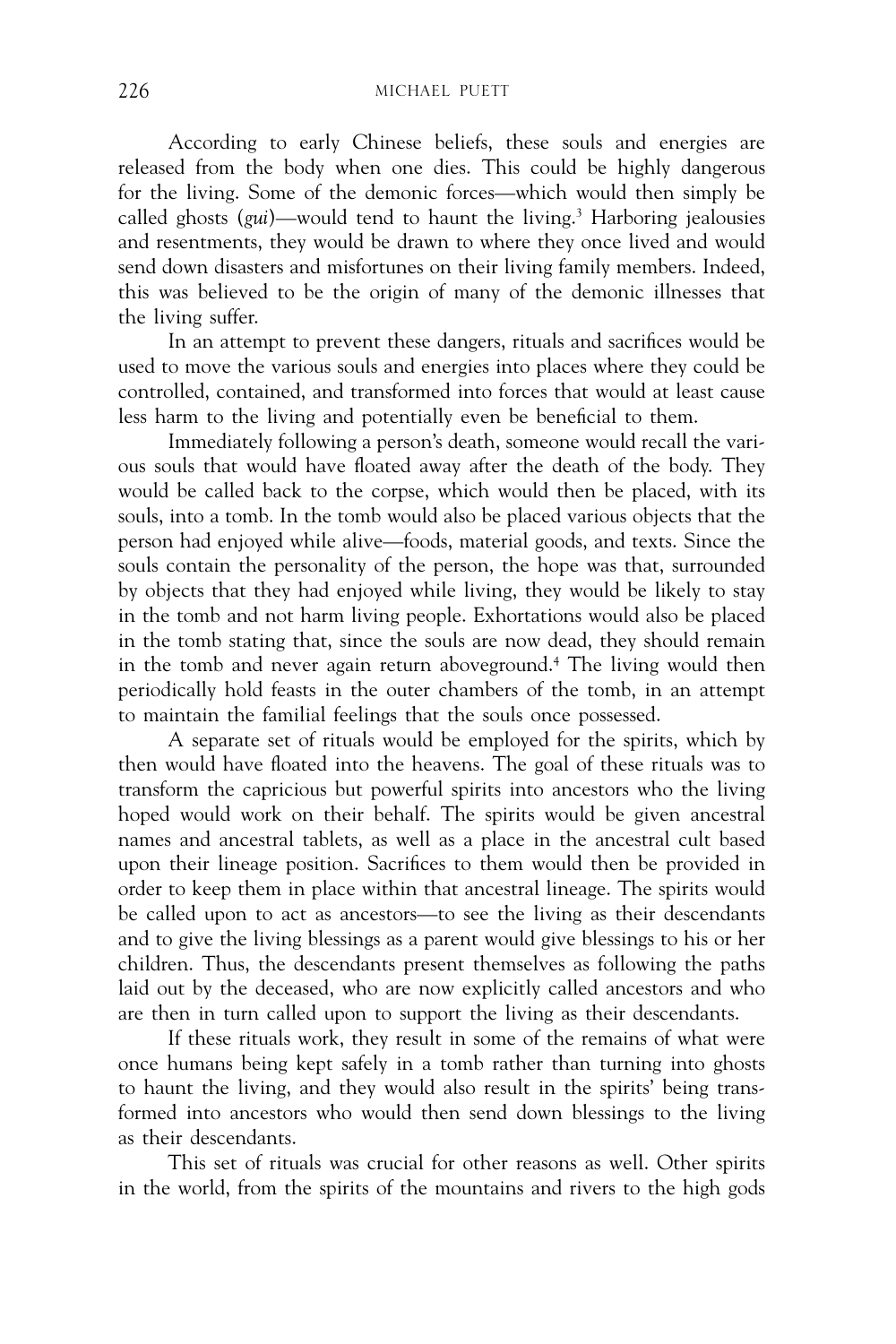in the heavens, also tended to be highly capricious, and sacrifices were used in an effort to domesticate them as well. The ancestors, who tended to be more pliable by sacrifices, could also be called upon to mollify the higher spirits and attempt to gain their support.

Frequently, however, the rituals would not work. Ghosts would still haunt the living, and spirits would still send down harm and misfortune upon the living as well. Thus, the rituals were a never-ending attempt to keep the ghosts and spirits at bay. And for brief periods of time, such rituals might even be successful—but usually not for very long.

#### VISIONS OF DEATH IN THE HUAINANZI

The world of the *Huainanzi* is filled with ghosts and spirits, as was China at the time. The ghosts appearing in the text, at least, emerged from the same processes as seen in the dominant religious views of the day: "When people die, they become ghosts."5 Spirits of nature, as we will see later, are pervasive as well.

Moreover, gaining the blessings of the ghosts and spirits is crucial in the text. To quote from a *Huainanzi* passage that will be discussed in more detail further on: "If one fits with affairs of the world, obtains the patterns of man, accords with Heaven and Earth, and receives blessings from the ghosts and spirits, then one can govern" ("Fanlun," 13/121/26–27). Chapter 13 argues that gaining the support of ghosts and spirits is necessary for a ruler.

However, there are significant differences between these views and those found in the practices of the day. To begin, and in direct contrast with the views that underlie common religious practices, the ghosts and spirits in the *Huainanzi* do not appear to be capricious. As John Major has pointed out: "Strangely lacking in this pantheon are malevolent gods and deities of the underworld."6 I would add that the same lack of malevolence exists among the celestial spirits as well. Absent, in other words, are the dangerous ghosts and spirits who need to be mollified and coerced through offerings or transformed through sacrifice into ancestors.

Moreover, in the world of the *Huainanzi*, the ghosts and spirits do not even eat the sacrifices given to them. Thus, the primary means used in religious practices of the time to gain the support of the ghosts and spirits is consistently ruled out throughout the *Huainanzi*. As chapter 18 bluntly states, performing sacrifices is "not to seek blessings from the ghosts and spirits" ("Renjian," 18/189/8).

So, then, why does one perform the sacrifices, and how does one gain the blessings of the ghosts and spirits if sacrifice does not do so? In other words, what sort of a relationship is the text positing among humans, ghosts, and spirits?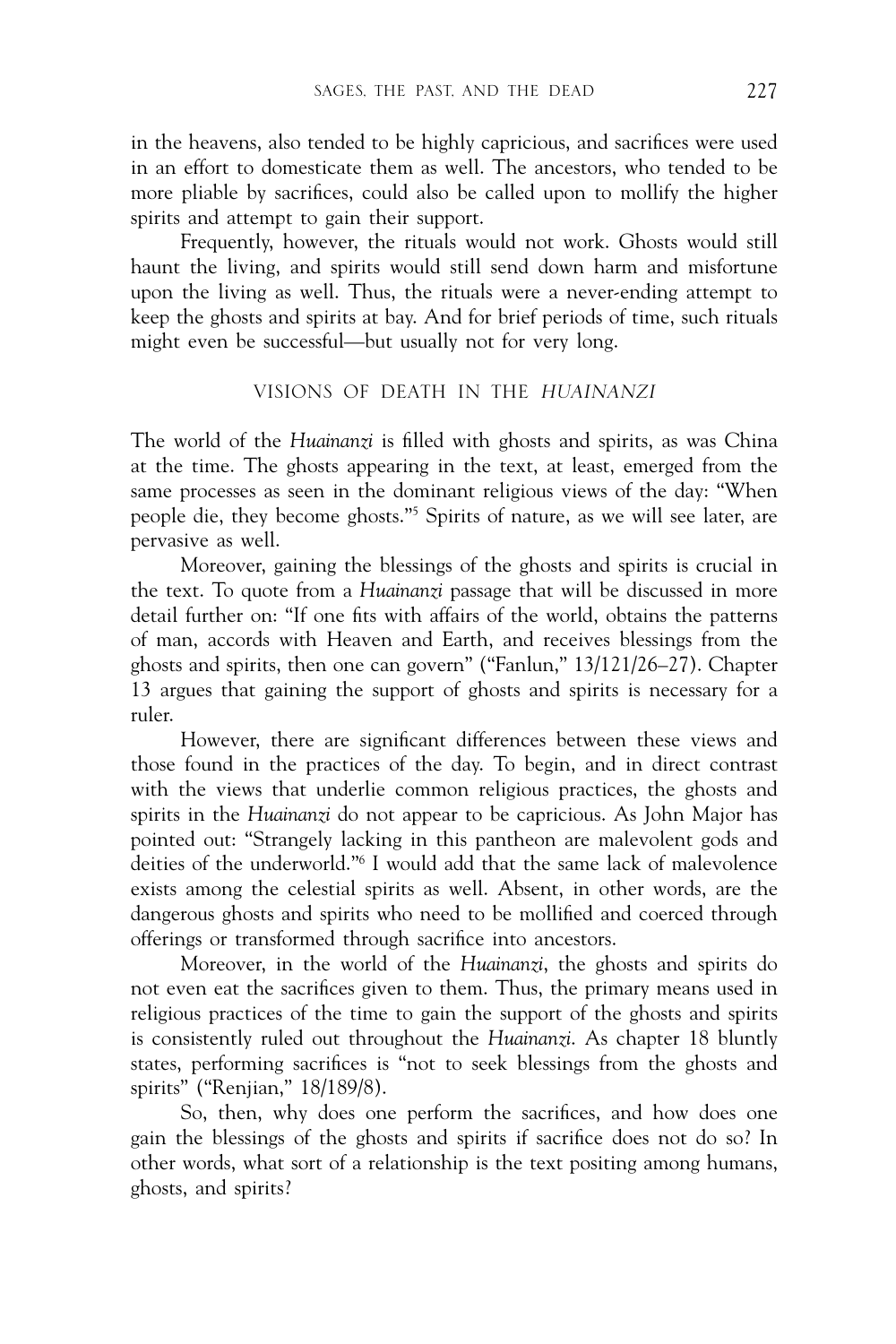To begin to answer these questions, I would like to begin with a discussion of chapter 7 of the *Huainanzi* and then move on to chapter 13.

#### SAGES AND DEATH

As do many of the texts of the day, "Jingshen," chapter 7 of the *Huainanzi*, posits humans as having received different elements of the self from Heaven and Earth.7 When death occurs, each of these elements returns to its origin: "[T]he essence and the spirit are possessions of Heaven, whereas bones and limbs are possessions of Earth. When the essence and the spirit enter their gate, and when bones and limbs return to their root, how can 'I' exist?" ("Jingshen," 7/54/27–28)

However, the text takes this view in a direction quite different from what one sees elsewhere. Since the elements that make up a human come from Heaven and Earth, the sage is called upon to take Heaven and Earth as his father and mother, respectively: "He takes Heaven as his father, Earth as his mother, yin and yang as his regulators, and the four seasons as his principles. Heaven is still by means of purity; Earth is settled by means of pacifying. As for the myriad things, if they lose these, they die; if they take these as their model, they live" ("Jingshen," 7/55/1–2).

Moreover, since the sage models himself on the larger cosmos, he does not focus on the particular thing that is his current self. As the chapter argues, building upon images from the "Inner Chapters" of the *Zhuangzi*:

Heaven and Earth revolve and penetrate each other. The myriad things are collected and become One. If you are able to understand the One, then there is not one thing that is not understood; if you are not able to understand the One, then there is not one thing that can be understood. It is like my being placed within this world. I am also one thing. I do not know if all under Heaven takes me as completing its things. Moreover, if there were no "me," would everything be complete? As such, I am a thing: a thing like other things, a thing in relation to other things. How am I to be compared with other things? And how did my birth add anything, and how will my death be a loss? Now, the producer of transformations made me into a clod; I do not have any means to oppose it. ("Jingshen," 7/56/11–15)

With this, the chapter is clearly building upon a generally Zhuangzian vision, one in which the sage takes life and death as equal and sees himself as part of the larger transformations of the cosmos. These themes, in fact, appear in a number of the chapters. Chapter 16 argues: "Thus, sages see life and death as equal, and fools also see life and death as equal. Sages see life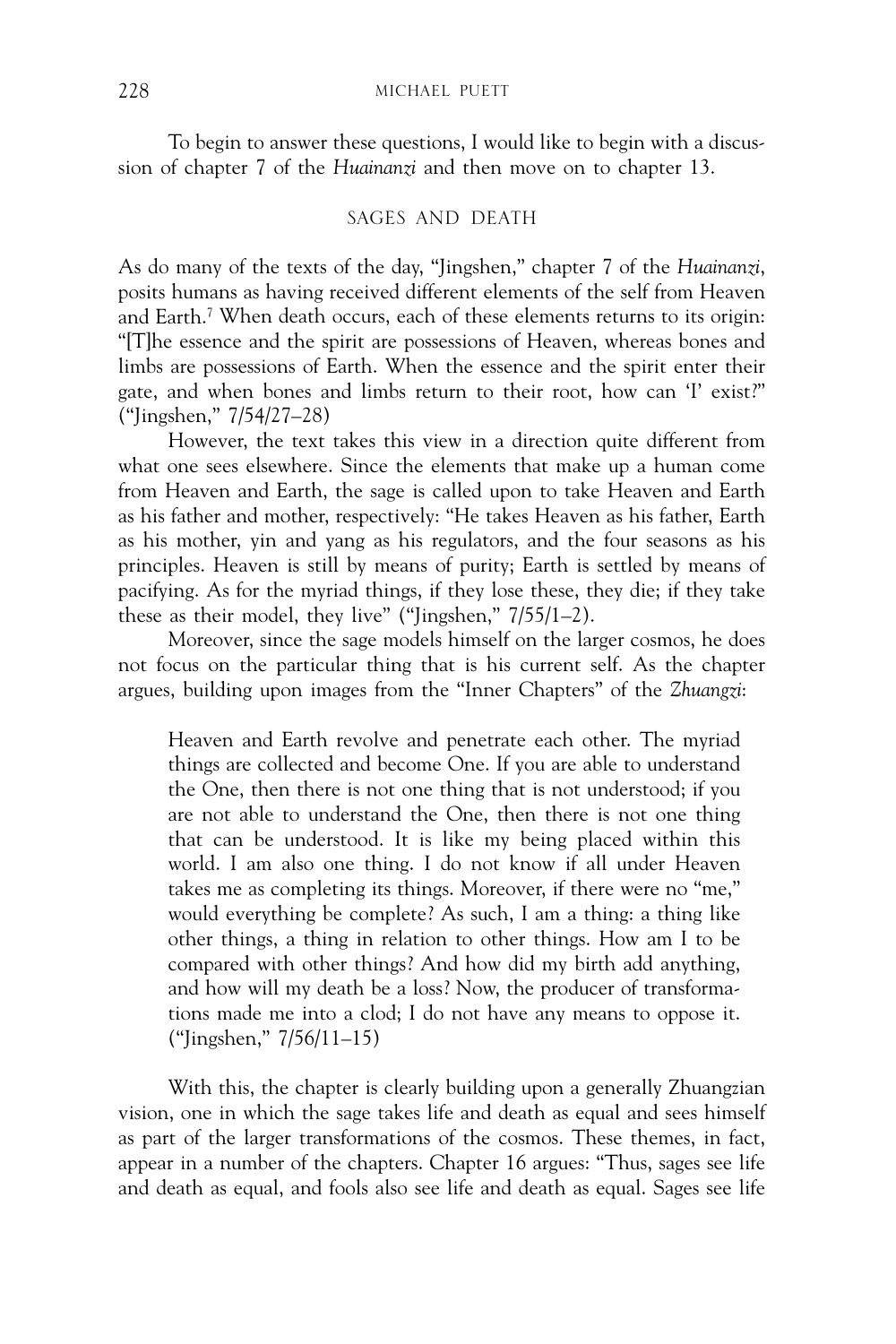and death as equal because of the patterns of allotment, whereas fools see life and death as equal because they do not understand where benefit and harm lie" ("Shuoshan," 16/164/5–6). The sage takes life and death as equal not in the sense of failing to understand wherein lies danger, but rather because he understands the larger patterns of the cosmos.

As such, the sage is unconcerned by the processes of life and death:

Thus, the sage uses nothing to respond to something and always traces out their patterns. [He] uses emptiness to receive fullness and necessarily exhausts their modulation. . . . The *hun* and the *po* souls are positioned in their abodes; the essence and spirit are held fast to their root. Death and life are not altered by him. Therefore, he is called: the ultimate spirit. ("Jingshen," 7/57/6–8)

For the sage, then, the *hun* and *po* do not seek to leave the body early, nor do they crave life after death. Thus, the processes of life and death are not altered by the sage.

Similar claims appear also in the anecdote that opens chapter 16:

The *po* asked the *hun*: "What is the structure of the Way?" The *hun* responded: "It takes nothing as its structure." The *po* asked: "Does nothing have a form?" The *hun* responded: "It does not have anything." The *po* asked: "How can one obtain and hear nothing?" The *hun* said: "One encounters it directly. If you look at it, it has no form; if you listen to it, it has no sound. It can be called the 'obscure darkness.' The 'obscure darkness' is how one refers to it, but it is not the Way." The *po* said: "I have obtained it." He thereupon turned back to himself and looked inwardly. The *hun* said: "In general, for those who obtain the Way, their form cannot be seen, the name cannot be grasped. Now, you still have a form and a name. How are you capable of the Way?" The *po* said: "What use are words? I will return to my ancestor." The *po* turned back to look, but the *hun* suddenly could not be seen. The *po* turned back to his own existence, and then he also submerged himself in the formless. ("Shuoshan," 16/154/3–9)

If the *hun* and *po* take the Way, rather than a specific individual, as their structure, then their concern is not with longevity but rather with becoming a part of the larger cosmos.

But if much of this reads like a lengthy elaboration of themes from the *Zhuangzi*, allow me to return to the end of the last quotation given from chapter 7: "Therefore, he is called: the ultimate spirit" ("Jingshen," 7/57/8). As I have argued elsewhere, such self-divinization claims are pervasive in the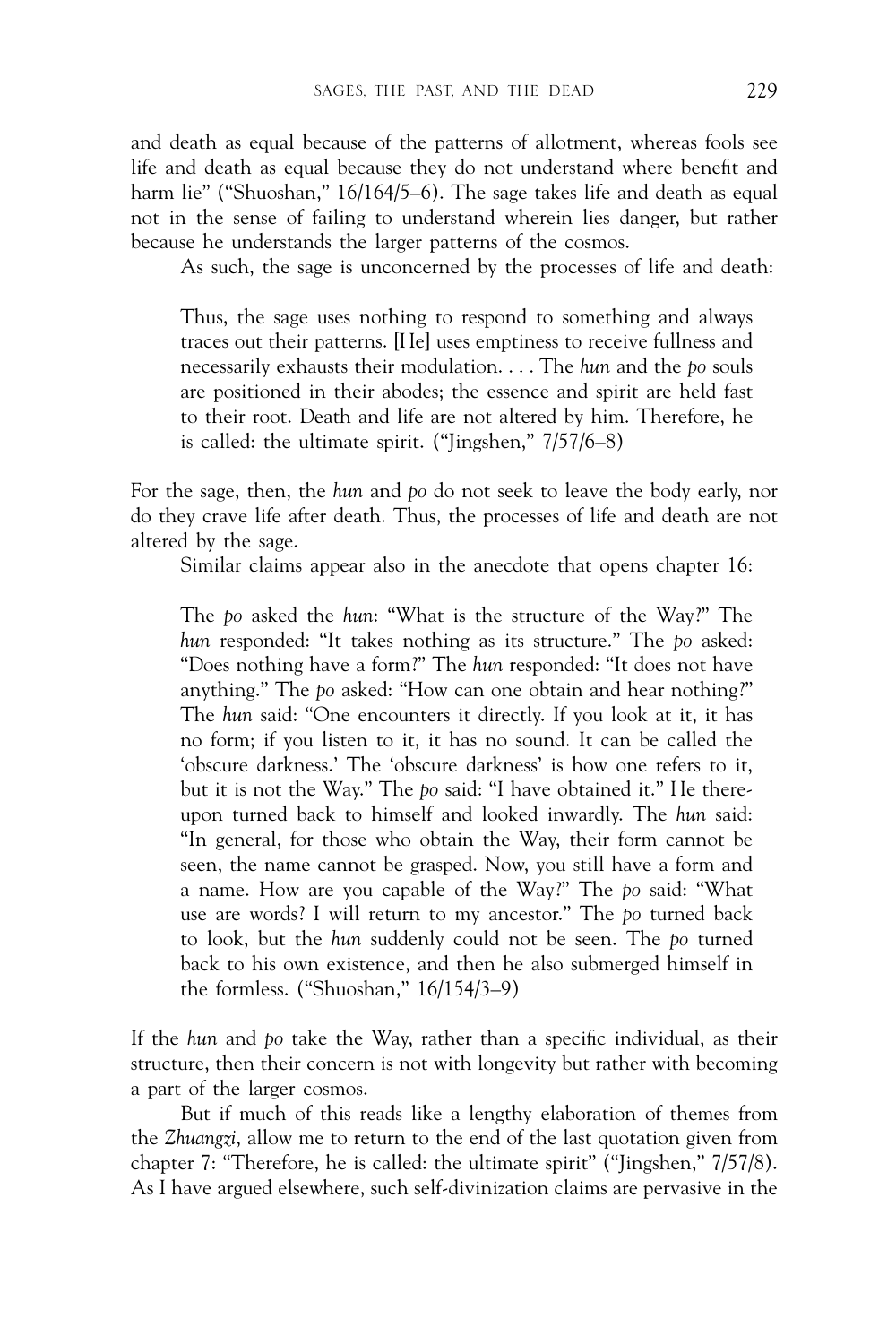Huainanzi, and they play a particularly significant role in chapter 7.8 The adept, by modeling himself on the cosmos, is able not simply to accord with it but also to take control of things within it—a concern quite removed from anything one finds in the *Zhuangzi*. The chapter goes on to assert that one can ascend to even higher levels than sage, become a True Man, and reach a point of being able to "employ ghosts and spirits" ("Jingshen," 7/58/1). One actually gains direct power over ghosts and spirits—not by trying to coerce them with rituals but by being more refined than them and thus being able to control them directly.

Returning to the sage, the cosmology of chapter 7 has further implications. If the sage views Heaven and Earth as his father and mother, he is unconcerned with his human father and mother—and thus with the entire system of ancestral worship, of transforming the deceased into ancestors, of placing oneself within a lineage structure, and so on. And if the *hun* and *po* souls truly return to nothingness, they would not become ghosts. In other words, not only would the sage not be concerned about his deceased human ancestors, but his remains would also not become ghosts to threaten the next generation. In short, the sage is completely autonomous, in every way, from the dominant forms of practice in early China for dealing with the dead.

Indeed, the sage is autonomous from quite literally *all* human customs: "Thus, the sage models himself on Heaven and follows the circumstances. He does not adhere to custom; he is not seduced by men" ("Jingshen," 7/54/28–7/55/1). As Griet Vankeerberghen has beautifully argued, such claims about the complete autonomy of the sage from custom, ritual, and precedent are pervasive throughout the *Huainanzi*. 9

Most humans, of course, are not sages. Most do not take Heaven and Earth as their father and mother, and most follow the human customs into which they were born. The souls of most humans do not turn to nothingness but rather become ghosts, and the next generations then follow the sacrificial practices of the day to deal with those ghosts. As we have already seen, several of the *Huainanzi* chapters not only accept that the vast majority of people will perform these sacrifices but even argue that nonsages *should* perform the sacrifices.

So, what about nonsages? If it is the case that, through self-cultivation, the sage can become autonomous from the concerns of humans about death, and can even prevent himself from becoming a ghost after death, then what about all of those humans who are not sages? And, why should they continue to perform sacrifices that the sages have transcended?

To answer these questions, I will turn next to chapter 13, "Fanlun,"—a chapter that focuses on the sages, but specifically what the sages do with nonsages.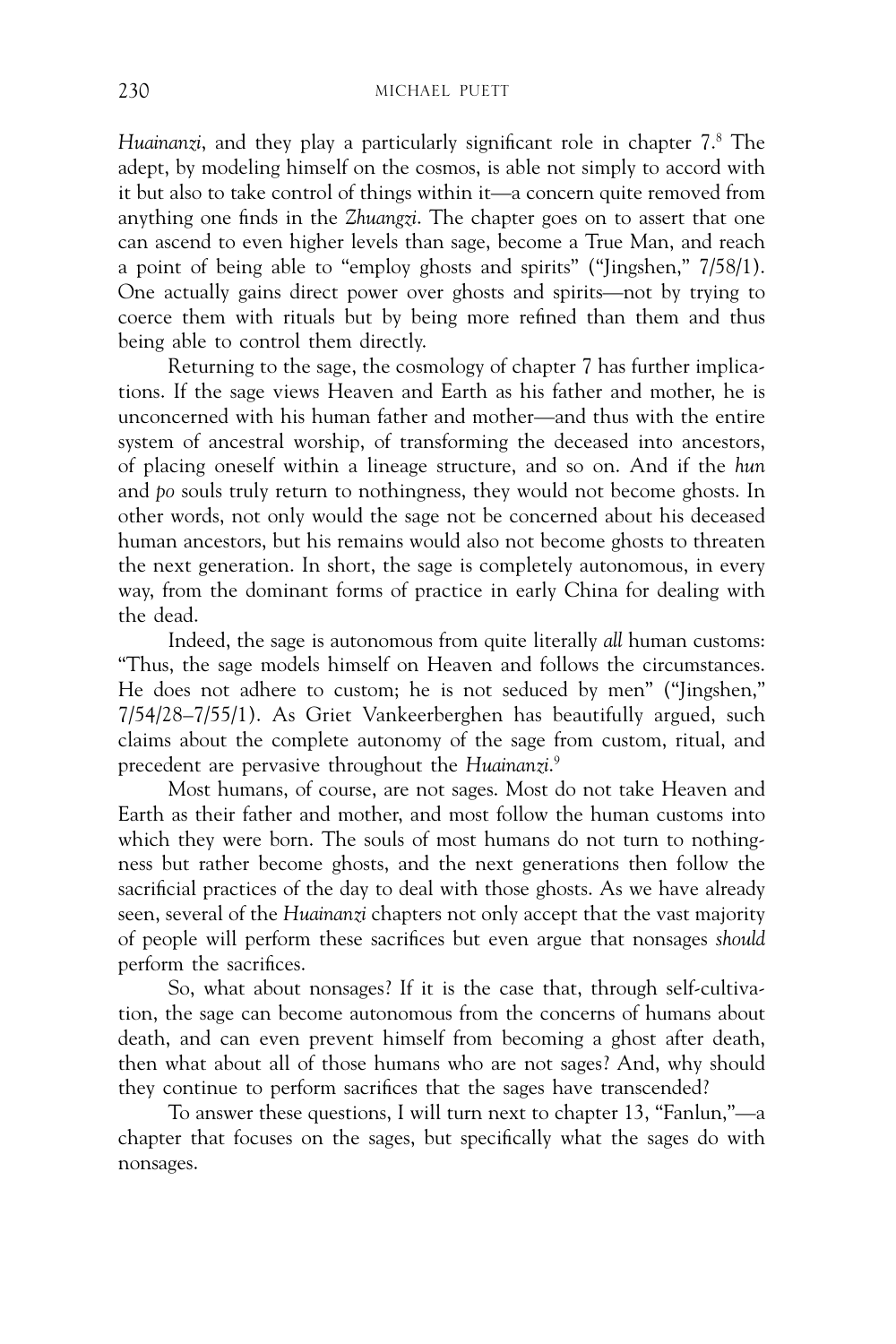#### A WORLD MADE BY SAGES

Just as in chapter 7, the sage in chapter 13 models himself on the larger cosmos, is fully autonomous from human custom, and is unconcerned with the human dead as well as with the human past. But, unlike chapter 7, chapter 13 is directly concerned with how sages deal with the rest of humanity.

One of the crucial arguments of chapter 13 is that the world of humans (and thus much of the rest of the world as well) is a product of the creations of human sages: "Sages create standards, and the myriad things are formed within them" ("Fanlun," 13/122/15). It is sages who create the world within which the myriad things live.

To demonstrate this point, the chapter opens with a narrative of how the inventions of the sages took nonsagely humans from a world in which they lived in caves, had no clothing, and barely had enough food to survive to one in which they had all they needed to live and thrive.10

One of the keys to this celebration of innovation is that sages must be fully free from following the standards of the past so that they can be allowed to create anew whenever necessary.

Now, the Yin replaced the Xia; the Zhou replaced the Yin; the Spring and Autumn period replaced the Zhou. The rites of the three dynasties were not the same. Why should antiquity be followed? Great men create, and disciples transmit. If you understand whence standards and order arise, then you can respond to the times and change. If you do not understand the origin of standards and order, you end up in disorder even if you accord with antiquity. The standards and edicts of the current age should change with the times; the rites and propriety should be altered with customs. ("Fanlun," 13/122/20–22)

Indeed, the text sees innovation as the key for dynastic change as well, as the previous three dynasties fell because the rulers were overly beholden to precedent, and each succeeding dynasty arose because the founding rulers were willing to innovate:

Placing a state in order has a constant: taking the benefit of the people as a basis. Correcting education has an alignment: putting commands into practice is most important. If one investigates benefiting the people, one does not necessarily imitate the ancients. If one investigates activities, one does not necessarily accord with the old. Now, as for the decline of the Xia and Shang: they did not change their standards, and they were destroyed. That the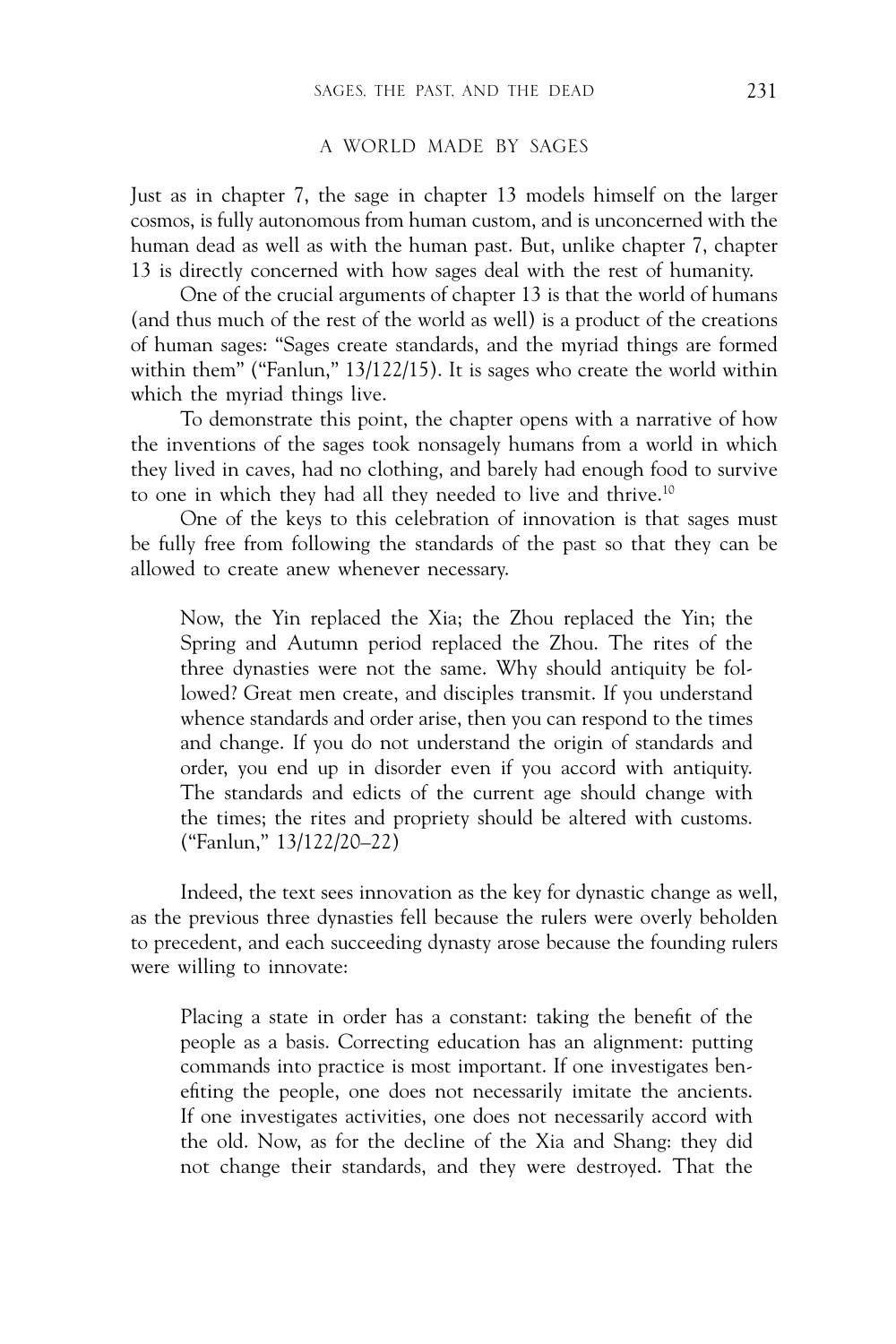three dynasties arose is due to their ruling without imitating their predecessors. Thus, sages set standards with the changes of time and set rites with the transformations of customs. Their clothes and utensils were each determined according to their function; the standards, the measures, the regulations, and the commands accorded with what was appropriate. Therefore, to change from the ancients is not something that can be opposed, and to accord with customs is not something that one should strive to do often. ("Fanlun," 13/121/3–6)

Both standards and rituals, therefore, must be changed with the times, and sages must be allowed to create when necessary.

History is thus driven by the inventions of the sages, who are themselves defined as completely autonomous from the customs that previous sages created. All of humanity lives within the world created by sages, and the sages, to continue this process of inventing as necessary, are always free from that world. In other words, unlike a vision of history in which one is continuing the path laid out by one's forebears (the normative vision emphasized in the ancestral cult), the *Huainanzi* chapter emphasizes a vision in which the sages are always free to create anew.

With rituals in particular, therefore, sages are again the creators, and they are fully autonomous from the rituals created by previous sages. Indeed, many of our rituals are simply the product of things that occurred in the past, but the sages should never be regulated by such precedents:

Duke Zhao of Lu had a nurse whom he loved. When she died, he had a cap of silk made on her behalf. Thus, there came to be mourning clothes for nurses. The lord of Yang killed the lord of Liao and took his wife. Thus, there came to be the ritual of excusing women from great feasts. When the regulations of the former kings were not appropriate, they were discarded; in the activities of the later ages, if they were good, they were promoted. This is why the rites and music have not yet begun to have constancy. Therefore, the sages instituted rites and music; they were not regulated by them. ("Fanlun," 13/121/1–3)

Rituals hold the practitioners within them and restrict practitioners' actions. Sages, by definition, are outside of rituals, following the Way rather than precedent:

The people regulated by the standards cannot plan far ahead; the men held by the rituals cannot respond to changes. An ear that does not pick up the distinction between clear and distorted can-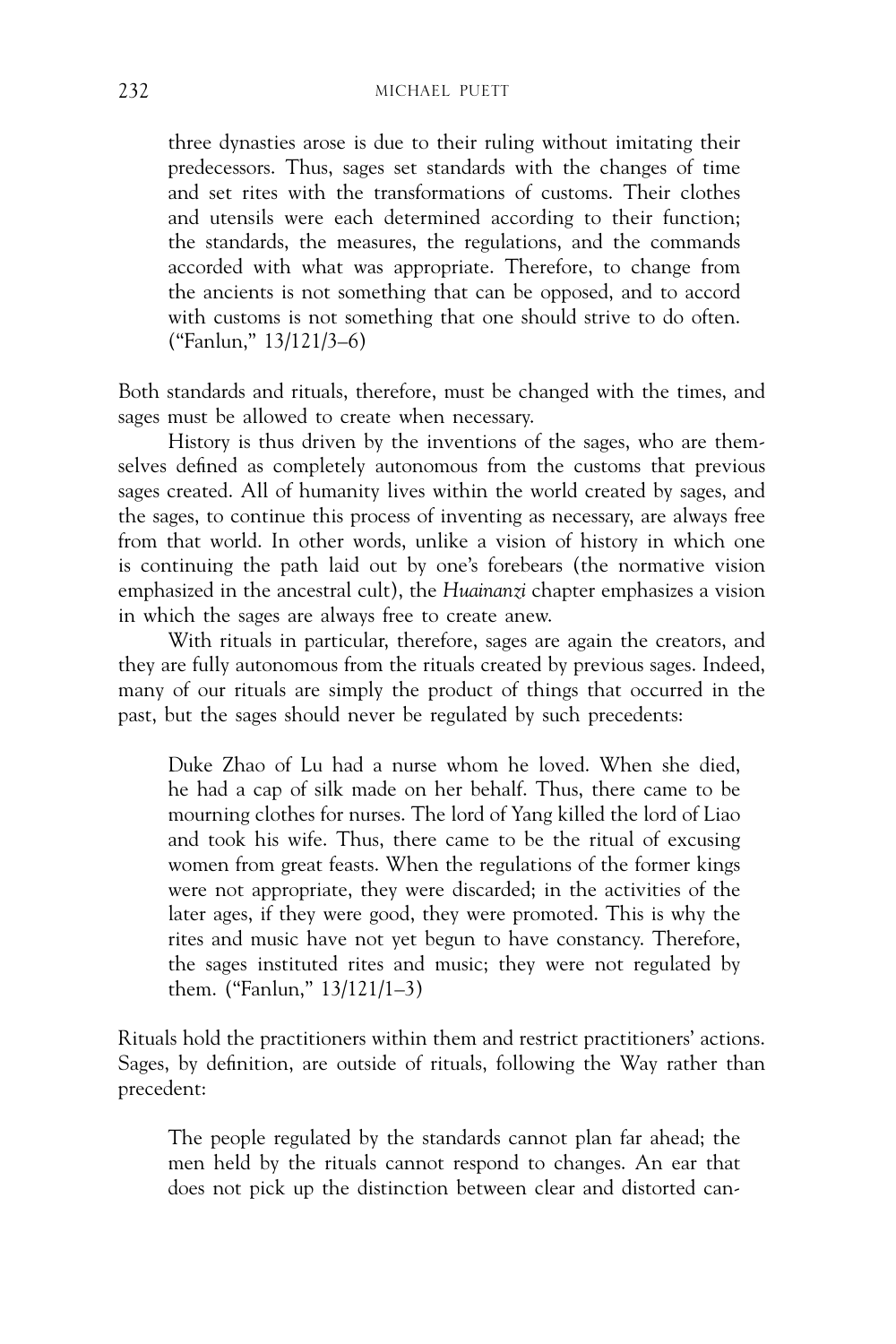not order pitches and notes; a heart that does not understand the distance between order and disorder cannot impose regulations and standards. It is necessary to hear clearly and see clearly, for only then is one capable of acting in accord with the Way. ("Fanlun," 13/122/15–18)

Given such concerns, one of the central issues in the chapter is how a sage can assess (*lun*) what to do, when to innovate, when to follow past practices, and so on. If no standard from the past can be assumed to be applicable to the present, then how can one know when and what to create? The basis is the "Way":

Therefore, that which the sage follows is called the "Way"; what he does is "activities." The Way is like metal and stone [musical] instruments: once tuned, they do not change. Activities are like the *qin* and *se*: they need to be re-tuned continuously. Therefore, standards, regulations, rituals, and propriety are the instruments for governance, but not the means by which to govern. Thus, humaneness constitutes the warp, propriety constitutes the weft; this does not change in ten thousand generations. It is like the fact that one can test the abilities of the people and study the ways they can be used even though daily there are changes. Does all under Heaven have unchanging standards? If one fits with affairs of the world, obtains the patterns of man, accords with Heaven and Earth, and receives blessings from the ghosts and spirits, then one can govern. ("Fanlun," 13/121/24–27)

Concretely, then, following the Way means fitting with the affairs of the world, understanding the patterns of the populace, and according with Heaven and Earth.

However, the list also indicates that one receives blessings from ghosts and spirits. Ghosts, as well as spirits, do exist, and rulers do indeed need their blessings. Yet how does one receive such blessings? The chapter is not explicit, but the answer would appear to be that the ghosts and spirits respond to the harmony generated by the proper ordering of the sages. In other words, all of these issues on the list are interrelated: the blessing of the ghosts and spirits occurs as one accords with Heaven and Earth, fits the times, and understands the patterns of humans.

In short, the sage does not follow precedent or past standards but instead follows the larger cosmic order:

As for the *qi* of Heaven and Earth, none is as grand as harmony. Harmony is the interchange of yin and yang, the distinction of day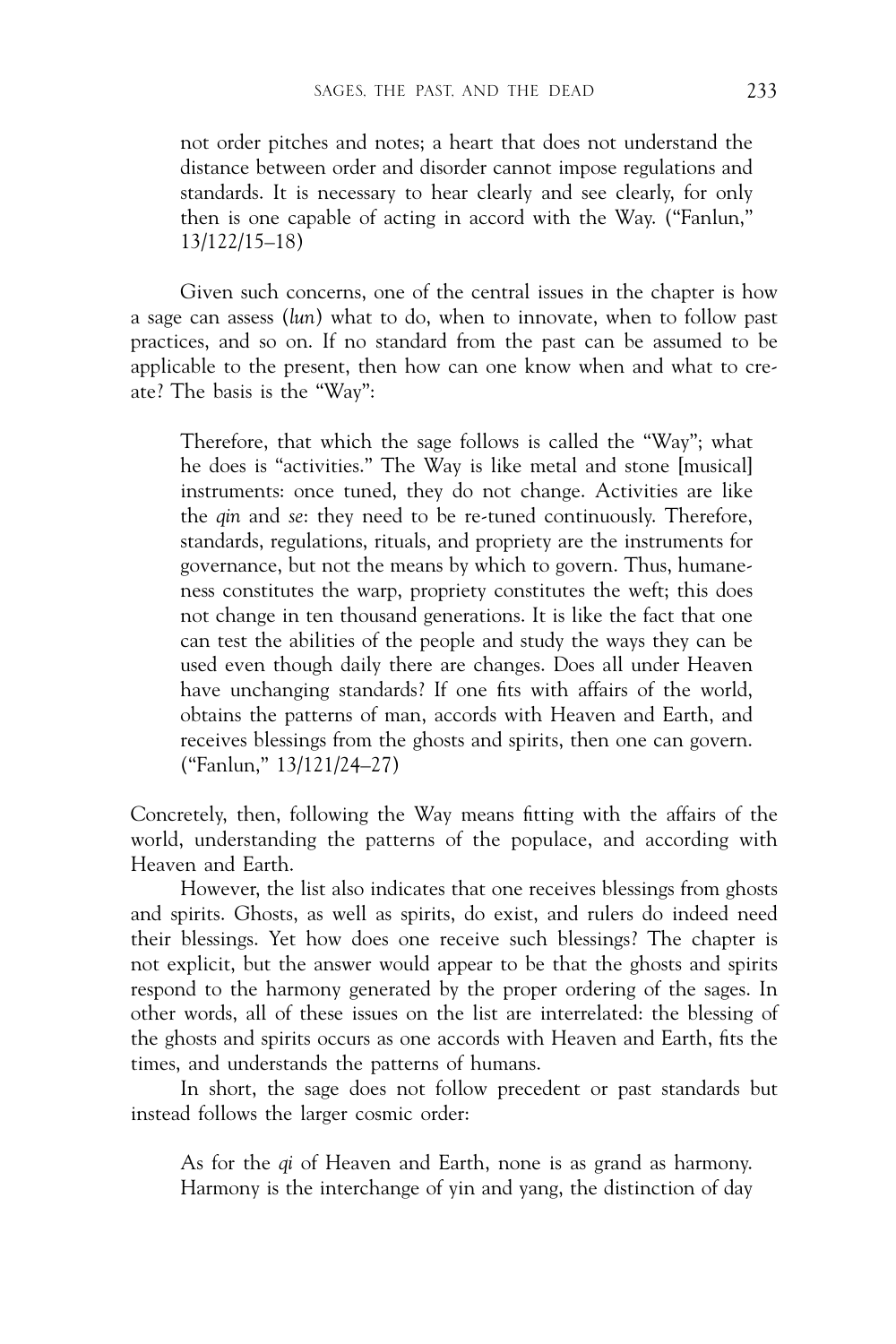and night, and the generating of things. In the period of spring things are born, and in that of autumn they are completed; they need to obtain the essence of harmony. Therefore, the way of the sages is lenient yet firm, strict yet kind, pliant yet upright, forceful yet humane. Too much hardness leads to inflexibility; too much softness leads to laxity. The sage properly resides between hardness and softness and thereby obtains the root of the Way. If one accumulates yin, one will sink; if one accumulates yang, one will rise. When yin and yang join, they are thereby able to complete harmony. ("Fanlun," 13/122/29–13/123/2)

As in chapter 7, the sages' reliance on the larger cosmos renders him autonomous from the demands of custom and precedent.

But why do the sages create rituals to regulate the nonsages? And, more particularly for the concerns of this essay, why do they create rituals for the dead?

When the chapter first turns to ancestral rituals, it emphasizes the point we might expect—that ancestral rituals have been changed throughout history:

In the time of the Xia, the tablet for the deceased was placed above the eastern steps; the Yin placed it between two pillars; the Zhou placed it above the western steps. The rites were not the same. Shun used earthen coffins; the Xia encircled them with stonework; the Yin used double coffins; the Zhou built a partition and arranged feathers upon it. These burial practices were not the same. The Xia sacrificed at night; the Yin sacrificed during the day; the Zhou sacrificed at dawn. These sacrifices were not the same. ("Fanlun," 13/120/20–23.)

The chapter also emphasizes that different figures have disagreed on the proper ancestral rites:

Singing to lutes and dancing to drums so as to make music; turning, bestowing, diminishing, yielding so as to practice the rites; having lavish burials and lengthy mourning so as to send off the dead: these were established by Kongzi, but Mozi opposed them. Universal love, honoring the worthy, esteeming ghosts, opposing fatalism: these were established by Mozi, but Yangzi opposed them. Keeping one's nature intact, protecting the authentic, not allowing things to entangle the form: these were established by Yangzi, but Mencius opposed them. In urging and rejecting, people differ, and each has an understanding mind. Thus, right and wrong have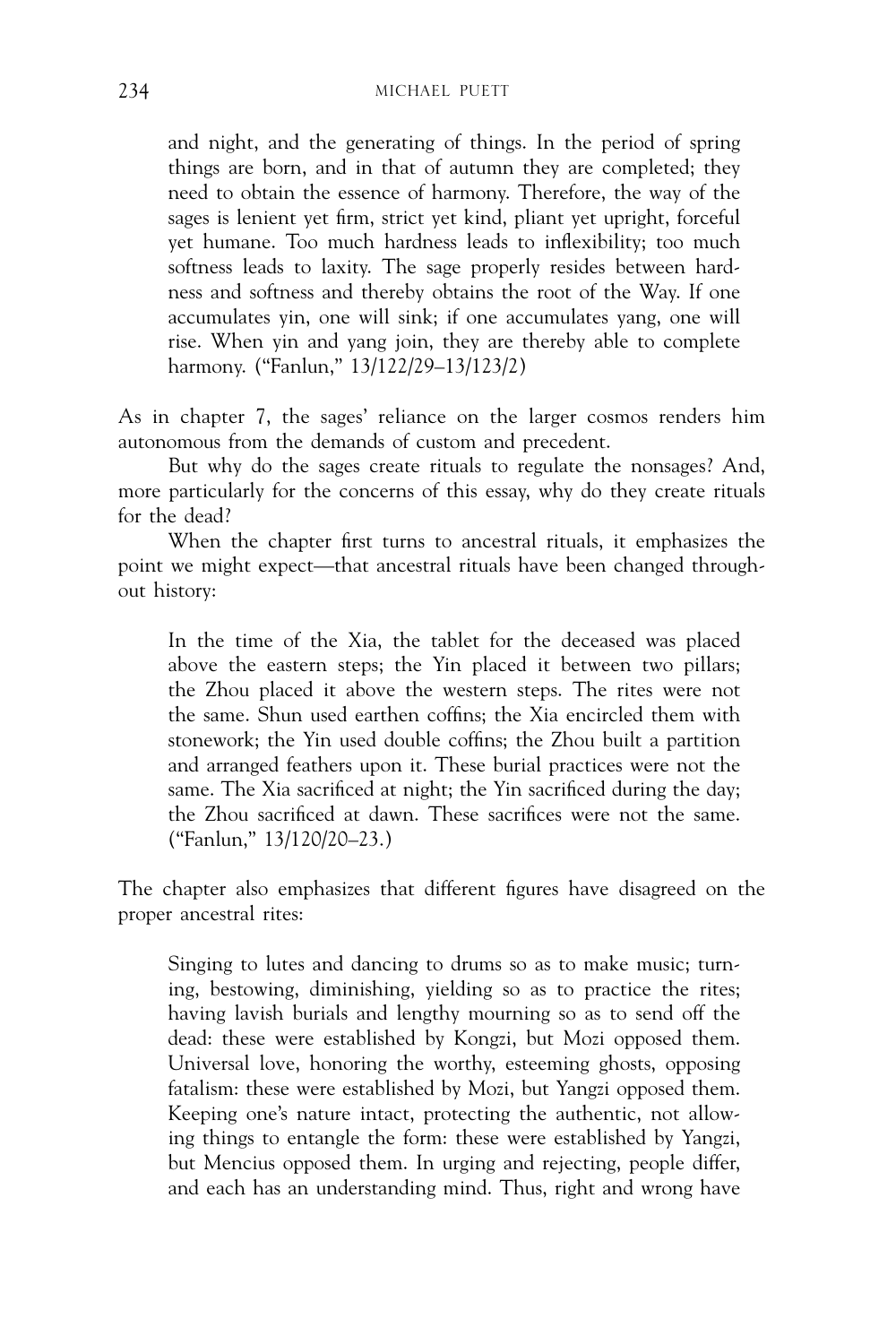their proper conditions. If you obtain the proper conditions, then there is no "wrong"; if you lose the proper conditions, there is no "right." ("Fanlun," 13/123/20–23)

Here we arrive at a crucial question. Yes, sacrificial rites have changed throughout history, and yes, immediately preceding figures have offered differing interpretations regarding proper mourning rituals. But throughout all of the changes that the chapter documents, no sage seems to have said that humans ought not practice sacrificial rituals at all. The only question is whether, for example, the sacrifices should be given during the day, during the night, or at dawn. So yes, the rituals are changed with the times; thus, as far as death is concerned, mourning rituals are changed as well. But, why were rituals for the dead created in the first place?

As do so many other chapters, chapter 13 denies that sacrifices are actually eaten by ghosts and spirits, so the means that was used at the time to win the favor of deceased and divine powers is ruled out as an effective method. But, and also as stated in other chapters, this does not mean that the sacrifices should not be undertaken:

The present age sacrifices to the well and stove, the gate and door, the basket and broom, the mortar and pestle, not because one takes their spirits as being capable of eating the sacrifices. One relies and depends on their power so that difficulties and bitterness will be stopped, and therefore one sees their power at the proper time. This is the means by which one does not forget their merit. ("Fanlun," 13/131/6–7)

The examples here are telling. These are the tools and instruments associated with obtaining water, cooking food, and establishing households. All of these are associated with the crucial inventions of the sages to enable humans to live better, more productive lives. People sacrifice to these items not because their spirits can eat the sacrifices, but because doing so reiterates the crucial advantages that these objects bring to human activities.

This is true of sacrifices to natural objects as well:

It rams stones together and expels them, then spreads them out thinly and pulls them back together; within a morning it can cover all under Heaven with rain: this is Mount Tai. Though the earth be reddened for three years, they do not cease flowing; they moisten for a hundred miles and yet still can water the grasses and trees: these are the Yangzi and Yellow Rivers. This is why the Son of Heaven ranks them and sacrifices to them. ("Fanlun,"  $13/131/7-9$ )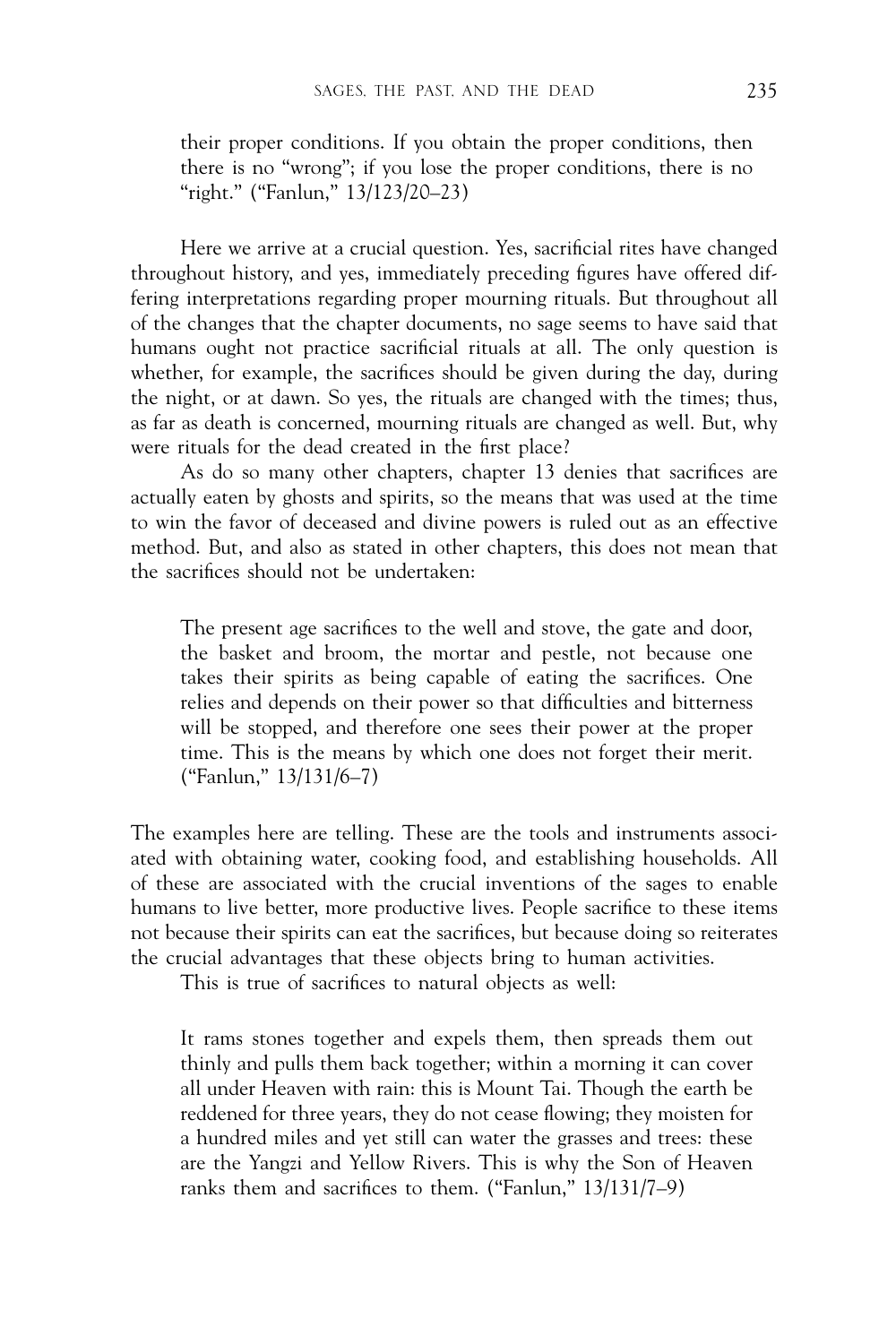Sacrifices, whether given commonly or by the Son of Heaven, are meant to emphasize—both to the practitioner and to other humans—the power of those objects.

The same is true of sacrifices to the deceased. These are performed not to coerce dangerous ghosts but rather to emphasize to the living the significance of those who have undertaken meritorious deeds:

Therefore, if a horse has saved people from trouble, after it dies, people will bury it, using a screen as a shroud. If an ox has merit with humans, after it dies, people will bury it, using the sideboard of a great chariot as its burial mat. If oxen and horses that have merit cannot be forgotten, then how much more so with humans! This is the means by which the sages reiterate humaneness and inherit kindness. Therefore: Yandi created fire; when he died, he became the God of the Stove. Yu labored under Heaven; when he died, he became the God of the Soil. Houji created sowing and reaping; when he died, he became the God of the Grains. Yi ridded all under Heaven from harm; when he died, he became the God of the Ancestral Temple. This is the means by which ghosts and spirits were established. ("Fanlun," 13/131/9–13)

The consequence of this argument is that the pantheon of gods sacrificed to by humanity is a product of the sages' work. Natural forces that are significant for humanity, as well as deceased sages who produced significant inventions for humanity, are made into gods—not because the former are capricious spirits who can be coerced through offerings, and not because the latter became dangerous ghosts who needed to be controlled through sacrifice, but rather because making them into gods allows the sages to control those sorts of behaviors that cannot be controlled through written rules and texts:

Therefore, they rely on ghosts and spirits in order to make admonishments. With all of these, none could be successfully made manifest in documents, tablets, bamboo, and silk and stored in temples and archives. Therefore, they use portents and omens to make it clear. The foolish do not understand the dangers. [The sages] thereby borrow the awesomeness of ghosts and spirits in order to give voice to their teachings. ("Fanlun," 13/131/2–3)

As we have seen, the claim that the pantheon of gods was composed of deceased humans and the spirits of natural forces would not have been surprising at the time. What would have been surprising is that neither is presented as capricious or dangerous, and that the reason the sacrifices are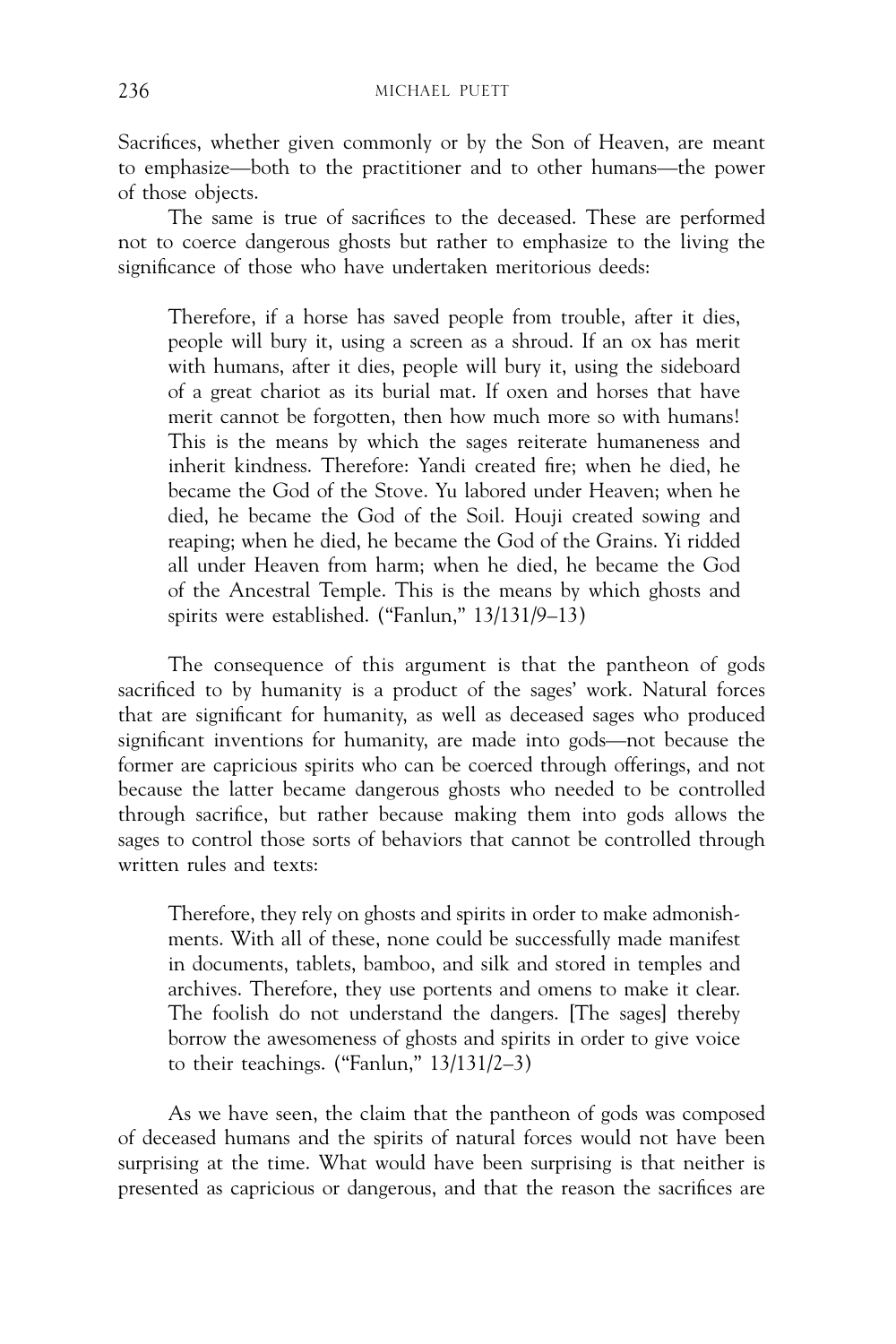helpful is not that they coerce the capricious ghosts and spirits but rather that they help guide human behavior in ways that bring about harmony in the world—and thus the blessings of ghosts and spirits. What would have been even more surprising is the claim that the sages are outside of this process. The sages created the rituals, but they themselves are not bound by them at all: sages are able to connect with ghosts and spirits through self-cultivation, not through sacrifice. They created the pantheon of popular religion as a means of celebrating themselves and training the populace in ways that would otherwise not be possible.

In short, chapter 13 is arguing that the entire world of humans is an ongoing creation of the sages. Thus, the rituals for dealing with the dead, including sacrifices, were created by the sages in order to direct the activities of nonsagely humans in ways that would lead to an orderly and harmonious world. Previous sages, therefore, are made into spirits who will then be sacrificed to by the latter-born, and the material objects invented by those sages, along with significant natural forces, will become the object of sacrifice as well.

As in the world of popular religion, in the text the pantheon of deceased humans and natural powers is domesticated, constructed, and maintained by humans. But in the "Fanlun" chapter of the *Huainanzi*, it is not sacrifices that so domesticate the powers; instead, it is the sages who name them, rank them, and create the sacrifices for them—but all in order simply to direct the activities of the populace. There is no concern here with transforming the dangerous ghosts of the deceased or with coercing the capricious powers of the spirits.

#### SAGES, GHOSTS, AND SPIRITS

I have argued elsewhere that the cosmology of several of the chapters of the *Huainanzi* (along with several other texts dating from the late Warring States and early Han periods) represents a reversal of that found in the dominant religious practices of the day.11 In those practices, the assumption was that nature was a highly perilous and fragmented world controlled by dangerous ghosts and capricious spirits. Thus, the goal was to use sacrifices and ritual to transform and domesticate such powers into a pantheon that people hoped would act on their behalf. In several chapters of the *Huainanzi*, the aim is to recognize that, on the contrary, the world is a monistic cosmos generated by the One, which should therefore be considered the ancestor of everything. The goal is not to domesticate the recently deceased and the local spirits into a more unified pantheon but rather to cultivate oneself to become ever closer to the One.

However, here I would like to underline that this is true only for the sages—as well as for those such as the True Man who are even more refined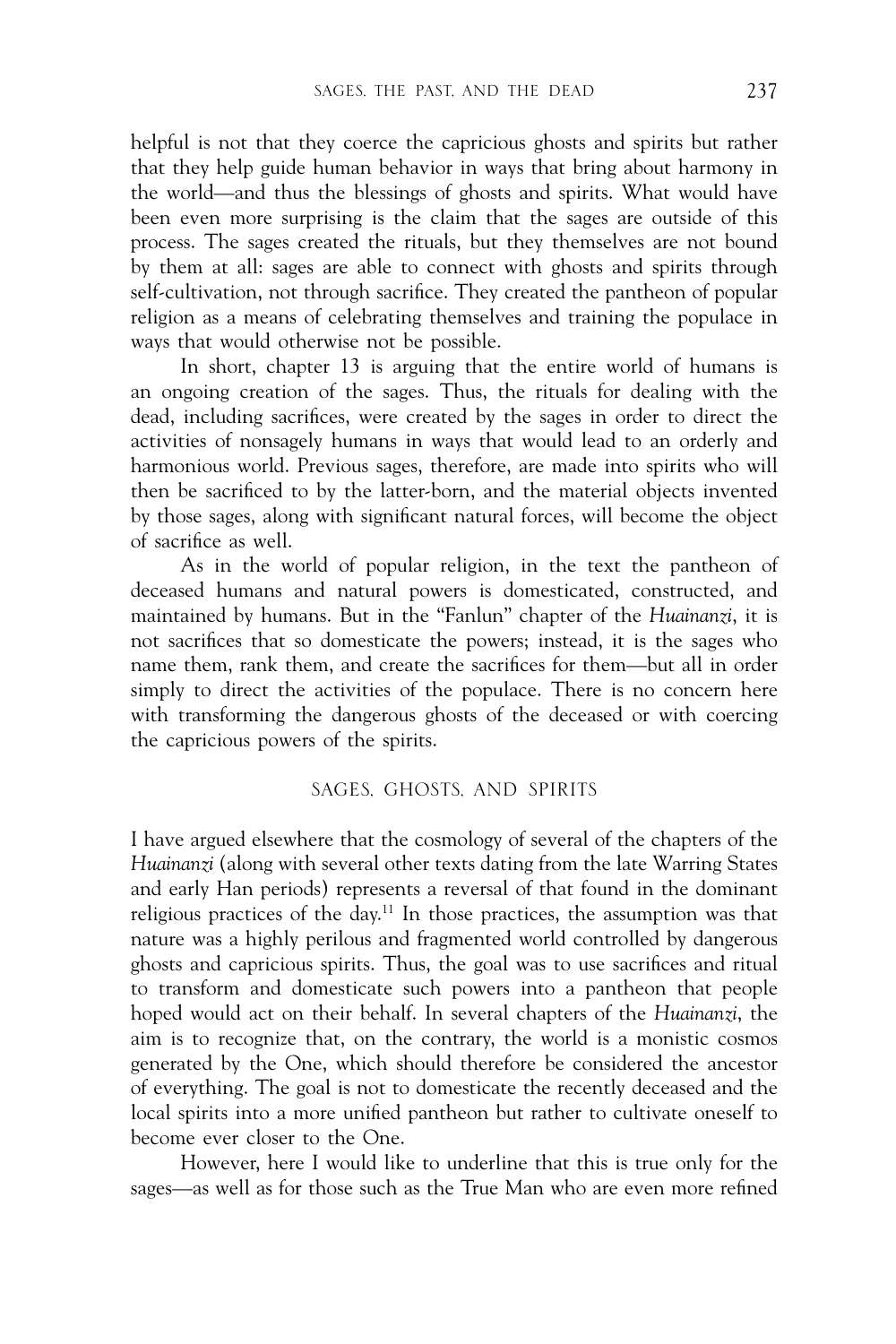than the sages. For the humans beneath the sages, however, the "Fanlun" chapter of the *Huainanzi* explicitly argues that the religious practices of the day were in fact created by the sages simply to control their behavior.

In one sense, then, a generally Zhuangzian vision is being appropriated to assert a radical idea of sagehood in which the sage is fully autonomous from precedent and from norms derived from history and culture. In chapter 7, one also finds an assertion of a generally Zhuangzian vision of death in which the sage comes to view himself as part of a larger cosmos and thus does not fear his own particular death.

Yet several chapters—chapter 13 being a particularly striking example—take this strong vision of sagehood in a counterintuitive way. The sage in chapter 13 is defined as a creator, the creator of the worlds in which the myriad things grow and develop. The sages are thus the creators of customs and precedents that completely regulate the life of the nonsages. Included therein are the mortuary rituals and the pantheon of ghosts and spirits to which nonsages sacrifice.

In terms of death, this results in a two-tiered approach. The nonsages fear their own deaths, fear the ghosts of those already dead, and follow the precedents and customs of the past. In short, they live in a haunted world. In contrast, the sages do not fear death, do not become ghosts or fear those who have died previously, and are fully autonomous from the customs and precedents of the past. Although the sages are also surrounded by ghosts and spirits, they live in a distinctly unhaunted world.

#### GHOSTS IN EARLY CHINA

Having discussed the arguments from chapters 7 and 13 of the *Huainanzi*, it may be helpful to place these arguments in the larger debates of the time concerning death, ghosts, and sagehood.

As mentioned previously, the dominant religious practices of early China were focused on dealing with a world of capricious and potentially malevolent ghosts and spirits. The practices, therefore, involved endless sacrifices, exorcisms, and divinations. Many of our received texts from early China, however, take a distancing position from these practices.

One of the ultimately (although not immediately) influential visions was developed by the Mohists. The *Mozi* argues that ghosts do exist and do act in the world, but they are not capricious at all. On the contrary, the cosmos is fully moral and indeed was created by Heaven, a moral deity. The ghosts who populate the world are organized by Heaven into a hierarchy to dispense justice in the world, rewarding the good and punishing the bad. The goal of human sages was thus to clarify the moral order instituted and maintained by Heaven and the ghosts: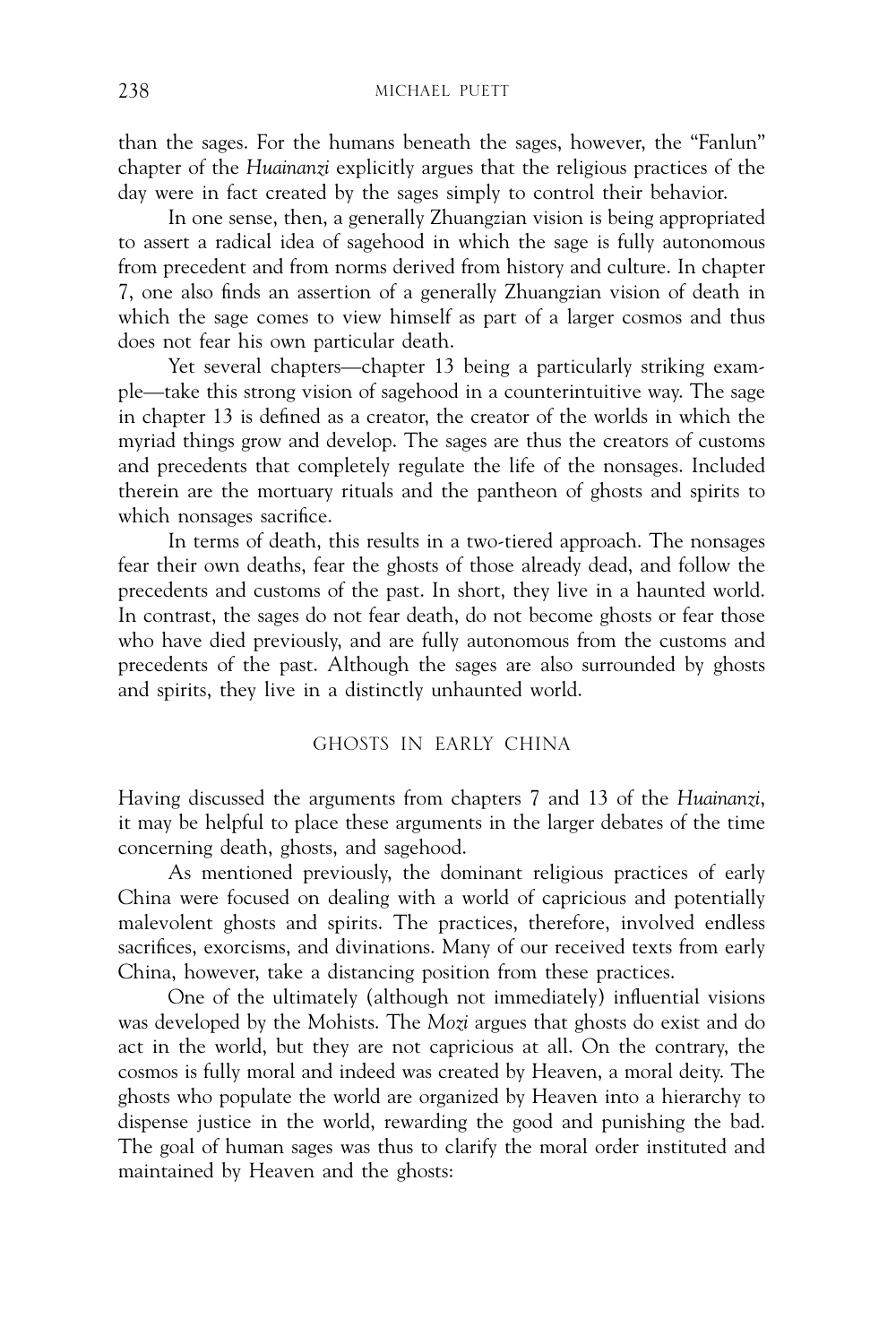Therefore, in ancient times the sage kings made manifest and understood what Heaven and the ghosts bless and avoid what Heaven and the ghosts detest so as to increase the benefits of all under Heaven and eradicate the harms of all under Heaven. This is why Heaven made coldness and heat, placed the four seasons in rhythm, and modulated the yin and yang, the rain and dew. At the proper time the five grains ripened and the six animals prospered. Diseases, disasters, sorrows, plagues, inauspiciousness, and hunger did not arrive.<sup>12</sup>

Indeed, Heaven, a moral deity, created the cosmos itself in order to benefit humanity and supervise human behavior through rewarding the good and punishing the bad:

Moreover, there are ways that I [Mozi] know Heaven loves the people deeply. It shaped and made the sun, moon, stars, and constellations so as to illuminate and guide them [i.e., the people]. It formed and made the four seasons, spring, autumn, winter, and summer, so as to weave them into order. It sent down thunder, snow, frost, rain, and dew so as to make the five grains, hemp, and silk grow and prosper, and sent the people to obtain materials and benefit from them. It arranged and made mountains, streams, gorges, and valleys, and [it] distributed and bestowed the hundred affairs so as to oversee and supervise the goodness and badness of the people. It made kings, dukes, and lords and charged them with, first, rewarding the worthy and punishing the wicked, and, second, with plundering the metals, wood, birds, and beasts and working the five grains, hemp, and silk so as to make the materials for people's clothing and food.<sup>13</sup>

Sacrifices, therefore, are not an attempt to coerce or mollify capricious spirits. Instead, sacrifices were instituted by the sages to clarify the wishes of Heaven and the ghosts and to teach humanity obeisance to these higher powers:

Therefore, if it were like this, then Heaven would send down cold and heat without moderation, snow, frost, rain, and dew at the improper time; the five grains would not grow; and the six animals would not prosper. . . . Therefore, in ancient times, the sage kings clarified what Heaven and the ghosts desire and avoided what Heaven and the ghosts detest. They thereby sought to increase the benefits of all under Heaven and push away the problems of all under Heaven. They thereby led the myriad peoples under Heaven to purify themselves, bathe, and make libations and offerings to sacrifice to Heaven and the ghosts.<sup>14</sup>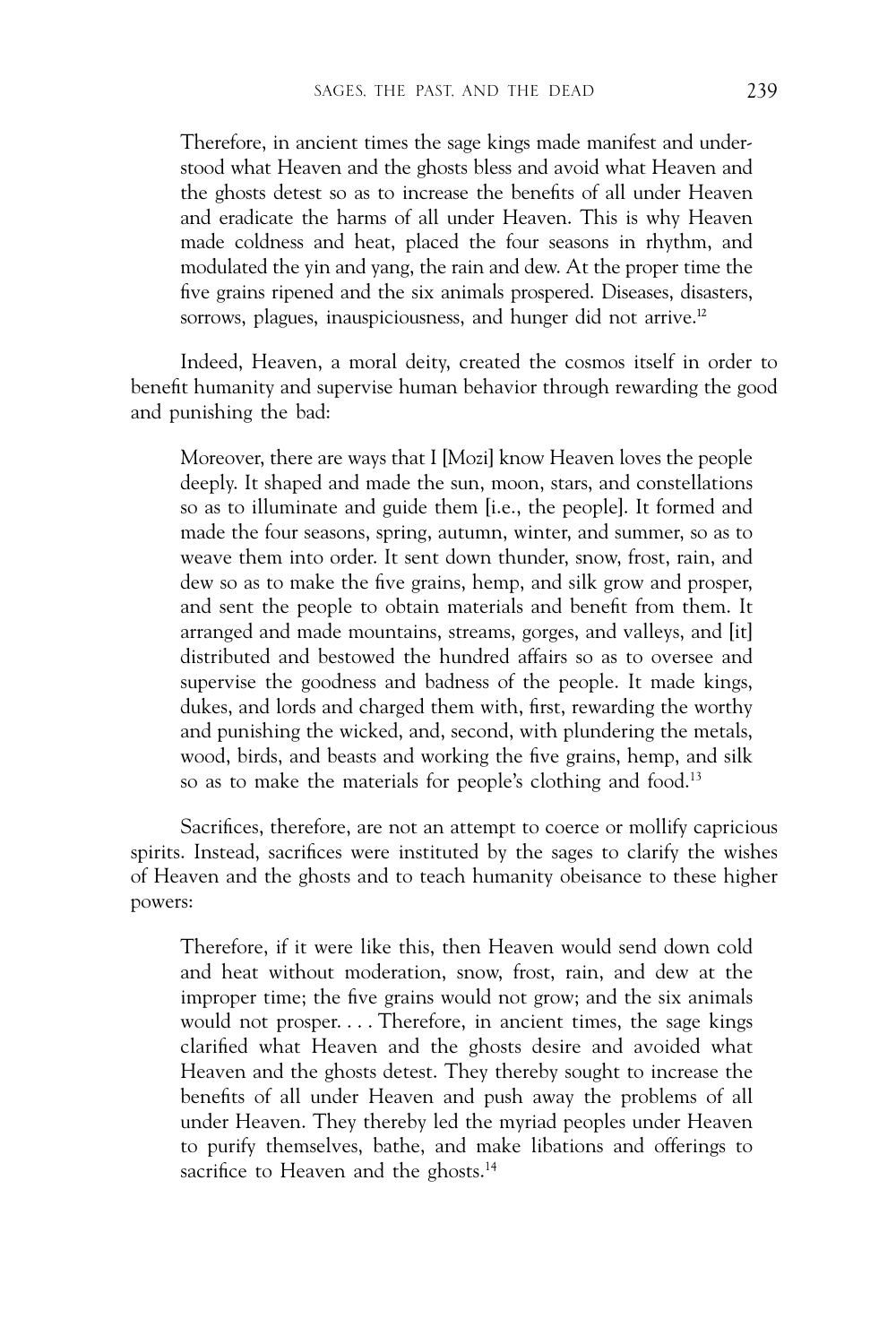The ruler, as well as the populace, does need to gain the support of Heaven and the ghosts but does so through proper behavior, not through coercing the spirits through sacrifice.<sup>15</sup>

This vision of sages as having instituted sacrifices to Heaven and the ghosts in order to transform the behavior of humanity was also used in the sacrifice chapters of the *Book of Rites* (*Liji*).<sup>16</sup> In these chapters, the capricious and potentially malevolent nature of the ghosts and spirits is downplayed as well, but not out of a claim that ghosts and spirits are, contrary to common belief, part of a moral, regularized hierarchy of divine powers. The goal instead is to shift the focus to the effect of rituals on their practitioners. The argument is that humans should sacrifice to ghosts and spirits, as well as (if one is a ruler) Heaven and Earth, but not in order to coerce or manipulate ghosts, nor to teach humans to obey the will of a moral Heaven and set of ghosts. Instead, the purpose was to transform the dispositions of the practitioners, teaching them to respect that from which they arose, to accept proper hierarchy, and to have proper feelings toward one another.

For example, the "Jiyi" chapter argues that "ghosts" and "spirits" are the names given to the earthly soul (*po*) and vital energy (*qi*) of the deceased, respectively:

Zai Wo said: "I have heard the names 'ghosts' and 'spirits,' but I do not know what they mean." The Master said: "*Qi* is the flourishing of spirit; the earthly soul (po) is the flourishing of the ghost. . . . Everything that is born will die. When one dies, one returns to the ground. This was called the 'ghost.' The bones and flesh wither below; hidden, they become the earth of the fields. Their *qi* is sent out above; it becomes radiant brightness. According with the essence of things, instituting the pivot of action, [the sages] clearly named 'ghosts' and 'spirits,' taking them as a pattern for the black-haired people. The populace was thereby awed, and the myriad people thereby submitted."17

Morever, these terms, and the entire system of ancestral worship, were created by the sages in order to bring order to the populace:

The sages took this as still insufficient, so they constructed dwellings and houses and set up temples and ancestral halls. They thereby differentiated closer and more distant kinship, and closer and farther removed in terms of descent. [The sages] taught the people to turn to the past and look back to the beginning, no longer forgetting where they came from. The populace submitted to this and therefore obeyed with greater urgency.18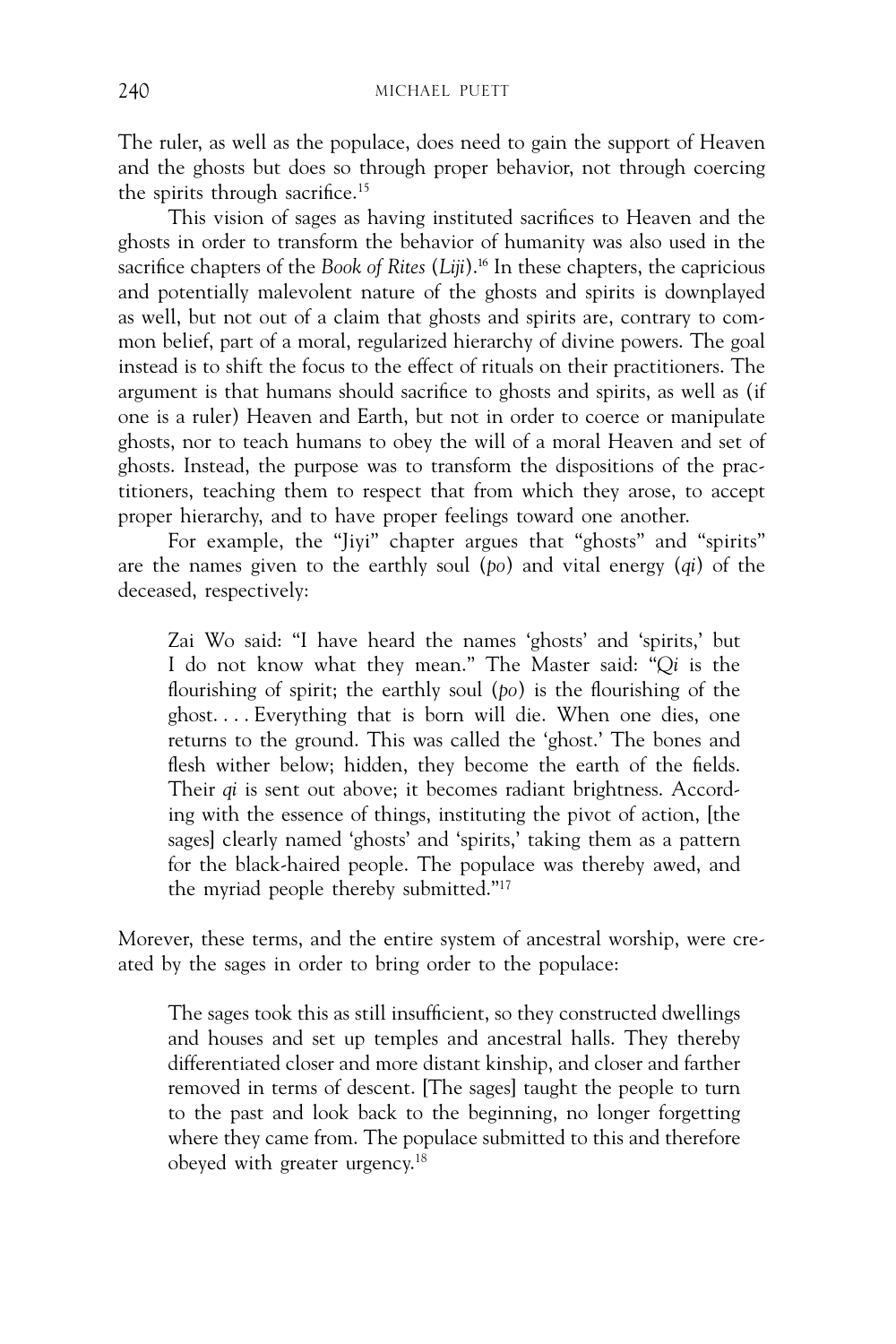Sacrifices to the ghosts and spirits were then established to improve the behavior of those still alive:

When these two ends were established, they responded with two rituals. They set up the morning service, burning fat and manifesting it with the radiance of [burning] southernwood. They thereby responded to the *qi*. This taught the populace to return to the beginning. They offered millet and rice and served liver, lungs, head, and heart, presenting them and separating them into two bowls, and supplementing them with sacrificial wine. They thereby responded to the earthly souls (*po*). This taught the people to love one another and taught superiors and inferiors to utilize their dispositions. This was the utmost of ritual.19

In many ways, the arguments of these chapters are closer to the practices of the day than the Mohist arguments: instead of claiming that the world of Heaven and ghosts is already arrayed in a moral hierarchy, the emphasis here is on the claim that the rituals are transformative in shifting ghosts into ancestors. As in popular practice, but very much unlike the theory of the Mohists, the hierarchy of the divine world is a product of human ritual. Unlike popular practice, however, the emphasis here is less on using sacrifice to transform ghosts into (hopefully) supportive ancestors and more on refining the dispositions of the human participants such that they think of ghosts as ancestors and thus come to appreciate the importance of hierarchy and the past.

Unlike the Mohist chapters, which strongly assert that ghosts and spirits do exist, the sacrifice chapters of the *Book of Rites* say little about the ontological status of those things the sages deemed "ghosts" and "spirits." The hope would presumably be that all participants in the rituals (including, therefore, the recipients of the sacrifices) would come to think in filial terms—with the ghosts' truly acting toward the descendants as ancestors should (i.e., giving benefit, not harm), just as the living would be filial toward the ghosts. Some passages seem to imply that this is indeed the case. The "Biao ji" chapter, for example, emphasizes that sacrifice results in a proper ordering of both the ghosts and the living: "The Master said, 'As for the sacrificial victims, ritual, and music being properly arranged and flourishing, this is the means by which there is no harm from the ghosts and spirits and no resentment from the hundred families.' "<sup>20</sup> However, the primary focus of the chapters is less on the recipients of the sacrifice and much more on altering the dispositions of the living participants.

All of these arguments in the sacrifice chapters of the *Book of Rites* concerning the degree to which the entire world of ancestral sacrifice was a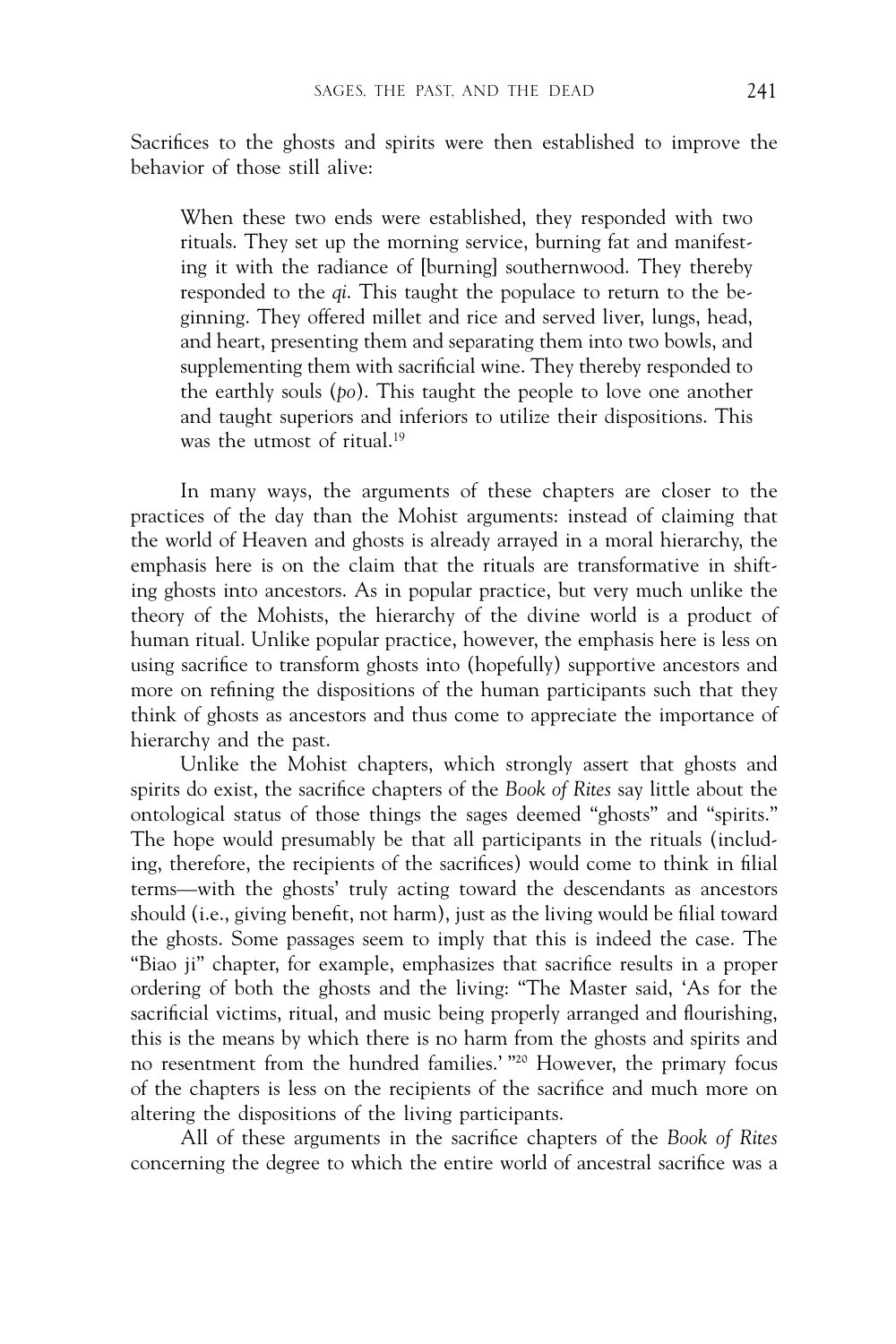creation of sages to bring order to humanity are very similar to the claims in chapter 13 of the *Huainanzi*. But there is a significant difference with many of the *Huainanzi* chapters. If the sacrifice chapters of the *Book of Rites* are relatively uninterested in focusing on the recipients of sacrifice, this is not true of the *Huainanzi* chapters: the *Huainanzi* chapters do assert that the cosmos is ruled by spirits, and it is filled with ghosts as well (even though the ghosts are notably nonmalevolent). This is crucial since—building on the previously mentioned self-divinization literature—several chapters argue that humans can, through self-cultivation, gain many of the same powers as spirits, can become spirits themselves, and can ultimately even become more powerful than the spirits.

Like the *Mozi*, then, the *Huainanzi* chapters do assert that ghosts and spirits exist and that they indeed organized the cosmos. Also like the *Mozi*, ghosts and spirits are not capricious creatures that one must try to coerce through sacrifices and divination. And, again, like the *Mozi*, a ruler must gain the support of the ghosts and spirits in order to rule effectively; this is done through proper action, not through coercive sacrifices. Sacrifices are defended, but not because they coerce and transform capricious spirits, but rather because they help to inculcate proper behavior.

Thus, although the text opposes the nonsagely view of ghosts and spirits (that they are capricious creatures one must try to coerce through sacrifices and divination), the text does assert that they exist, that a sage's harmonious rule gains their support, and that a True Man can in fact control the ghosts directly. The key here, though, is that sages (and anyone who cultivates himself beyond the level of sage, into becoming a True Man) do not seem to become ghosts because their souls return to nothing. Thus, the ghosts are the dead of nonsagely humans who continue to haunt the nonsagely living, while the sages are fully autonomous from this world of ghosts—both in the sense that they do not themselves become ghosts after death and in the sense that they are not haunted by the past deeds of humanity.

The sages, then, live in a world very comparable to that seen in the self-divinization literature: a world of autonomy from both the precedents and rules of humanity and the caprices of the ghosts and spirits. They follow the patterns of the cosmos, but they do so spontaneously. For the rest of humanity, however, the sages create mortuary rituals directly comparable to those seen in the sacrifice chapters of the *Book of Rites*. And, for the nonsages, the world they live in is very much one like that described by the Mohists: a world filled with ghosts and spirits, but not capricious ones, to whom humans are called upon to undertake constant rituals and sacrifices.

This debate that we have sketched concerning sages, ghosts, and the nature of the cosmos indicates the significant weight given to concerns about death and ghosts in early China. Most religious practices of the day were concerned with ghosts as well as other potentially malevolent spirits,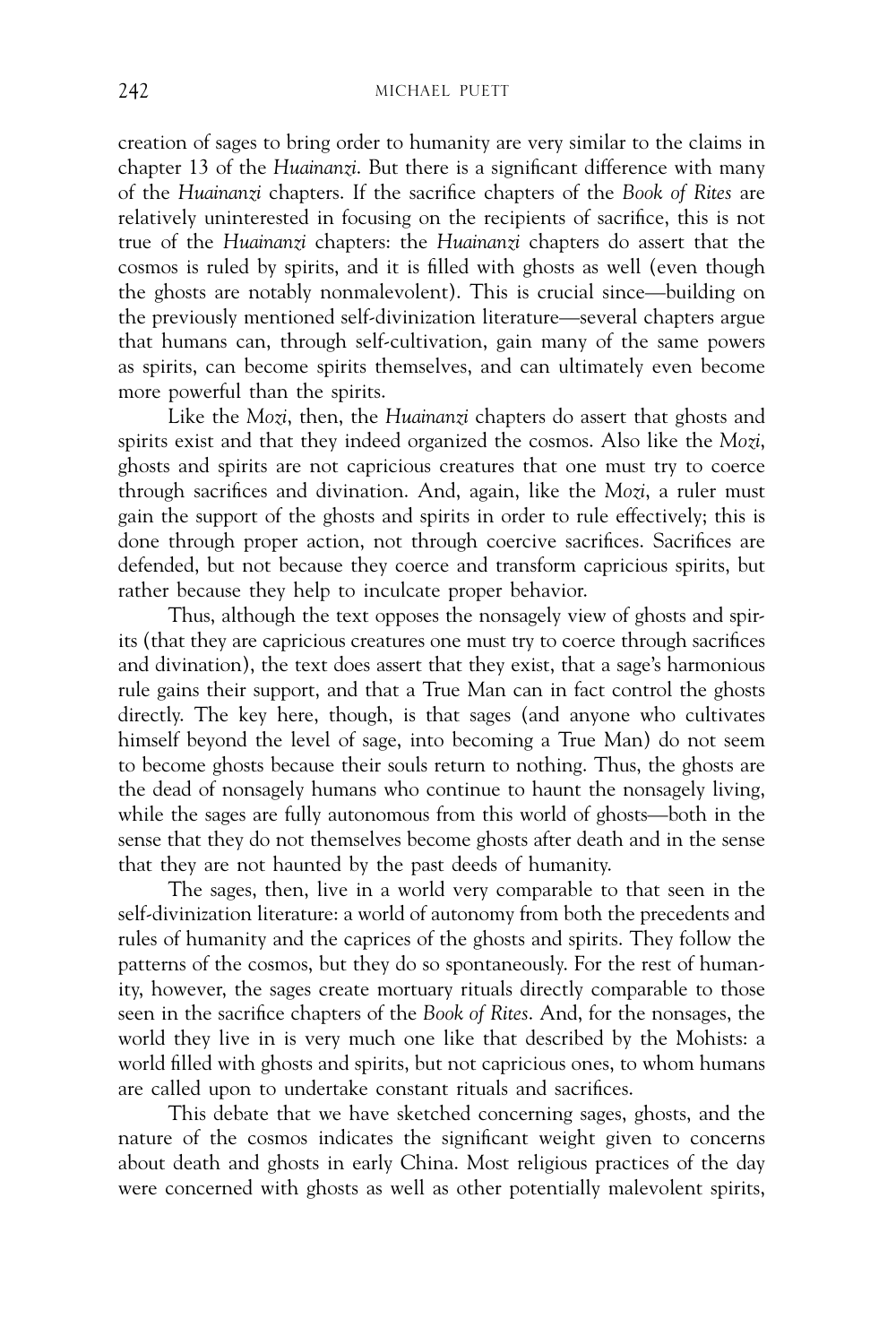and the various positions sketched here are involved with defining humans in relation to these practices—the Mohist concern with claiming that such ghosts are, contrary to common views, part of a moral pantheon created and organized by a benevolent deity; the concern in the *Book of Rites* with transforming the relationship of the living to the ghosts; the concern in the self-divinization literature with attaining autonomy from the world of ghosts; and the concern in the *Huainanzi* chapters with embracing portions of all these positions.

All of these arguments, however, are made against a background defined by the absolute pervasiveness of the religious practice of the day—practices concerned with pacifying the capricious and highly dangerous ghosts of the dead. The question for all of these texts, then, is what attitude one should take toward such practices.

#### HISTORY

The chapters from the *Huainanzi* under discussion here posit a bifurcated cosmology in which the sages practice self-cultivation techniques to gain full autonomy from the world of humans while also creating rituals and regulations to organize the rest of humanity. Historically, such a vision would come to have great significance. The *Huainanzi* was, of course, an imperial text. It was commissioned by Liu An, the uncle of Han Wudi, and certainly supported the maintenance of a powerful empire ruled by the Liu clan. As we know, Liu An's vision for the empire ultimately failed to win the day. Han Wudi went on to build a highly centralized empire under a very different set of claims, and Liu An himself was charged with treason. Later, at the end of the Western Han, the vision of the *Book of Rites* became crucial at court, and the text would be designated as one of the Five Classics. The *Huainanzi* was, to say the least, out of favor in imperial circles.

The vision seen in the *Huainanzi* accordingly came to be seen as, in a sense, a road not taken by the empire. As such, the vision would eventually be appropriated—with significant changes of course—by later movements hoping to make a claim for building a different type of empire than the one that ultimately came to dominate the Han. A possible example of this was the Celestial Masters, a movement that began in the second century C.E. and would ultimately become a major influence on later Daoist movements.<sup>21</sup> One of the texts associated with the Celestial Masters, the *Xiang'er* commentary to the *Laozi*, probably written in the second century C.E.,<sup>22</sup> makes a very comparable argument in which the population should continue to perform sacrifices to ghosts while the sages should instead focus on selfcultivation, refining the spirits within their body, and ultimately working to achieve transcendence.<sup>23</sup>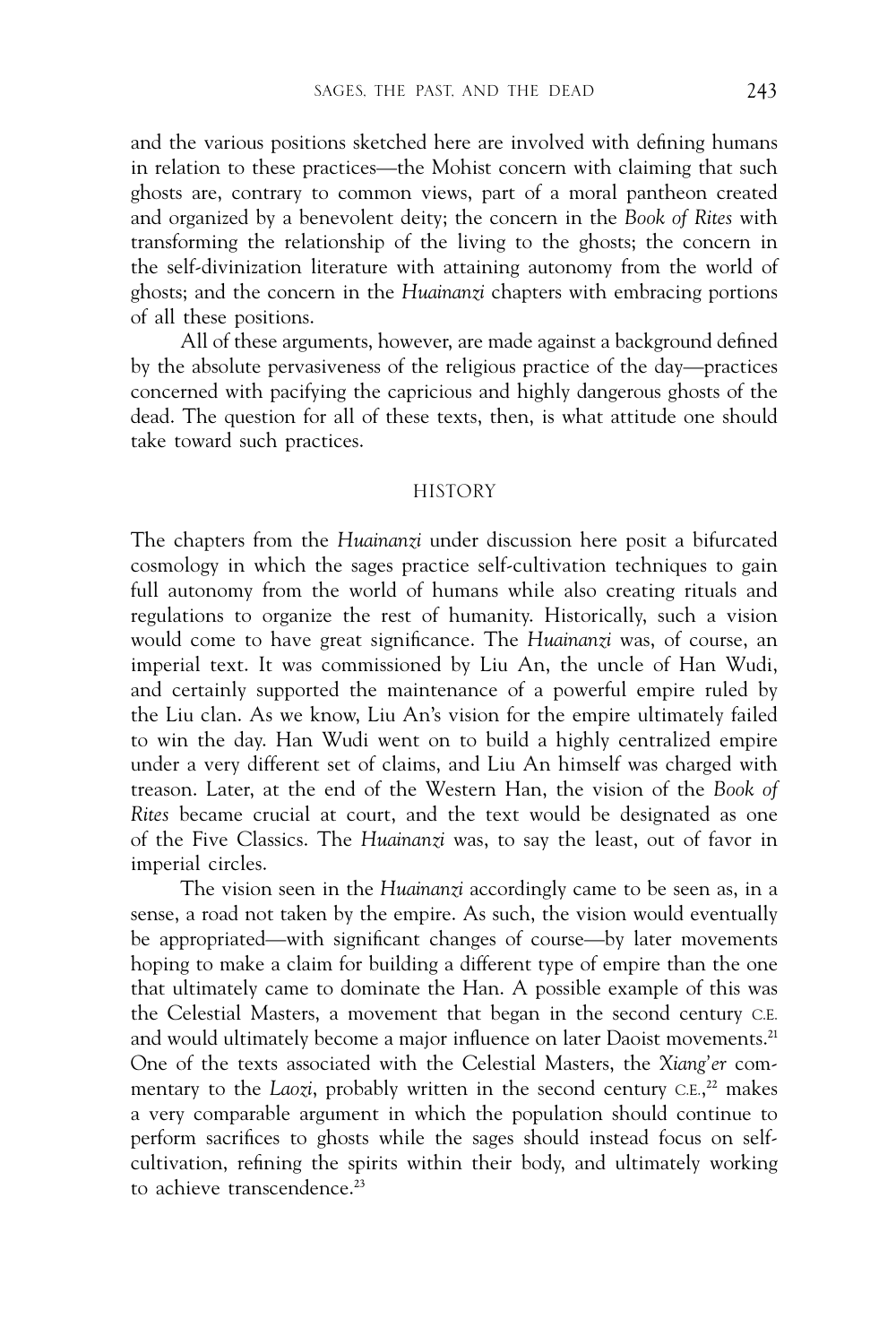Intriguingly, however, the *Xiang'er* commentary roots this bifurcated world within a cosmology directly reminiscent of the Mohists': the cosmos is ruled by a moral deity (called "the Way" by the *Xiang'er*, "Heaven" by the Mohists) who created the cosmos in general and who presides over a moral pantheon in which Heaven and the spirits reward the good and punish the bad. Indeed, death itself was established by the Way as a punishment to those who fail to follow its precepts. Those who do follow the precepts of the Way, on the contrary, are rewarded with long life:<sup>24</sup>

The Way established life in order to reward the good and established death in order to punish the bad. As for death, this is what all men fear. The transcendent rulers and nobles, like the common people, know fear of death and enjoyment of life; it is what they practice that is different. . . . Although the common people fear death, they do not try to trust in the Way, and they enjoy committing bad acts. Is it surprising that they are not yet trying to escape from death? The transcendent nobles fear death, trust in the Way, and hold fast to the precepts. Therefore, they join with life.<sup>25</sup>

Those who do follow the admonitions of the Way will behave properly and will also undertake practices of self-divinization very comparable to those found in texts such as the *Huainanzi*—they will accumulate essences, complete spirits, and thereby live long:

Humans should only preserve their bodies; they should not love their bodies. What does this mean? By maintaining the admonitions of the Way, we accumulate goodness and complete accomplishments; accumulate essences and complete spirits. When spirits are completed, the transcendents live long. This is why we treasure our bodies.26

For the *Xiang'er*, then, death is associated with losing the Way, and those who instead follow the precepts of the Way can become transcendent nobles and live long. Since they turn away from the world of death, they also turn away from the world of sacrifices to the dead: "Those who practice the Way live; those who lose the Way die. The correct method of Heaven does not reside in sacrificing, praying, and offering. The Way therefore forbade sacrifices, prayers, and offerings."27

The rest of humanity, however, will use their essences not to complete spirits but rather to reproduce. Since the Way needs more humans—some of whom will follow the precepts and complete spirits—it accepts that this is necessary. These people, of course, will die, and the Way accepts that ancestral sacrifices will need to be performed for them. In fact, it was actu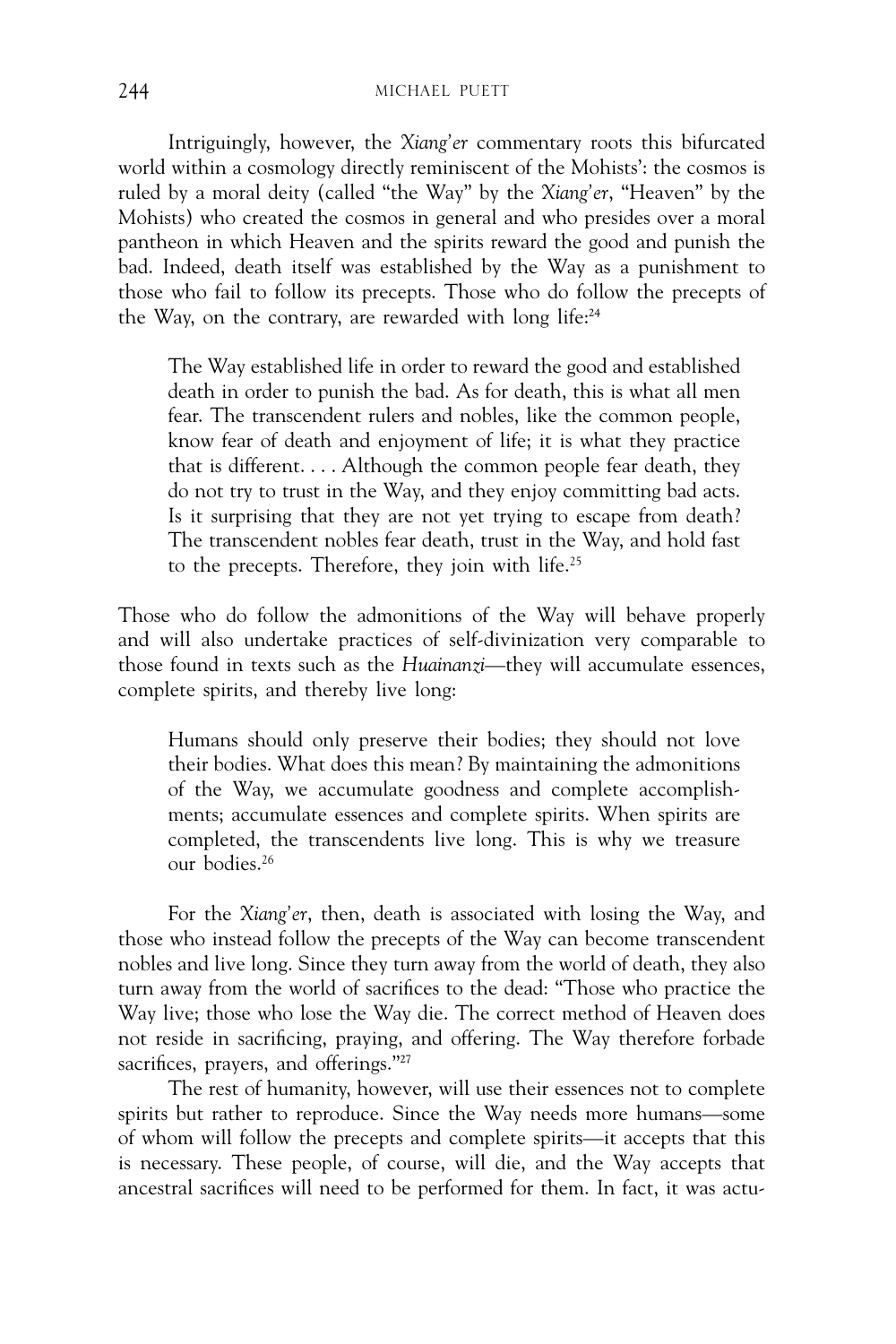ally the Way that created ancestral sacrifices for those who will not become transcendent nobles:

Now this [copulating to reproduce] produces great calamities. Why did the Way create (*zao*) it? The Way values ancestral sacrifices and values that the species does not end. It desires that humans join their essences and generate life; therefore, [the Way] teaches it. . . . However, humans with utmost power . . . are able to not unite and produce life. From a young age they stop this [i.e., the losing of their essences through copulation], and they are able to complete good spirits earlier. These are called the essences of the Way. Thus, Heaven and Earth have no sacrifices, dragons no offspring, transcendents no wives, the Jade Maiden no husband.<sup>28</sup>

Such an argument is a fascinating blend of many of the positions previously outlined. Like the *Huainanzi*, the *Xiang'er* commentary makes a distinction between the majority of people, who perform ancestral sacrifices to the dead and then in turn die themselves, and those who instead practice techniques of cultivating spirits and thus transcend both death and the world of ancestral sacrifices. But unlike the *Huainanzi's* celebration of the autonomy of those who so transcend the world of death, the *Xiang'er* instead asserts a cosmology directly reminiscent of the Mohists', in which the Way becomes—like Heaven for the Mohists—a deity who governs the cosmos, rewarding the good and punishing the bad. Indeed, for the *Xiang'er*, it was the Way itself—not human sages—that created ancestral sacrifices. And for those hoping to transcend the world of death, the path was to follow the precepts of the Way, thus completing the spirits that would help the Way to bring harmony to the cosmos.

Thus, for the *Xiang'er*, it was a moral deity that created the type of social hierarchy seen in the *Huainanzi* chapters: the Way called upon the sages to cultivate the spirits within them, but they did so in order to generate spirits that would then help to bring harmony to the cosmos. Ultimately, these practitioners could achieve immortality while the remainder of the populace would continue to form families, procreate, die, and become ghosts for which their descendants would perform ancestral sacrifices. Such a claim concerning a moral deity overseeing both the cosmos and all humans within it dramatically limits the types of autonomy supported in self-divinization texts such as the *Huainanzi* and instead asserts the forms of hierarchy seen so strongly among the Mohists. Here, we see yet another example of the endless permutations that will recur in these attempts by movements in early and early medieval China to define themselves in relationship to current religious practices—in the case at hand, supporting arguments comparable to those in the *Huainanzi* concerning the importance of a group of people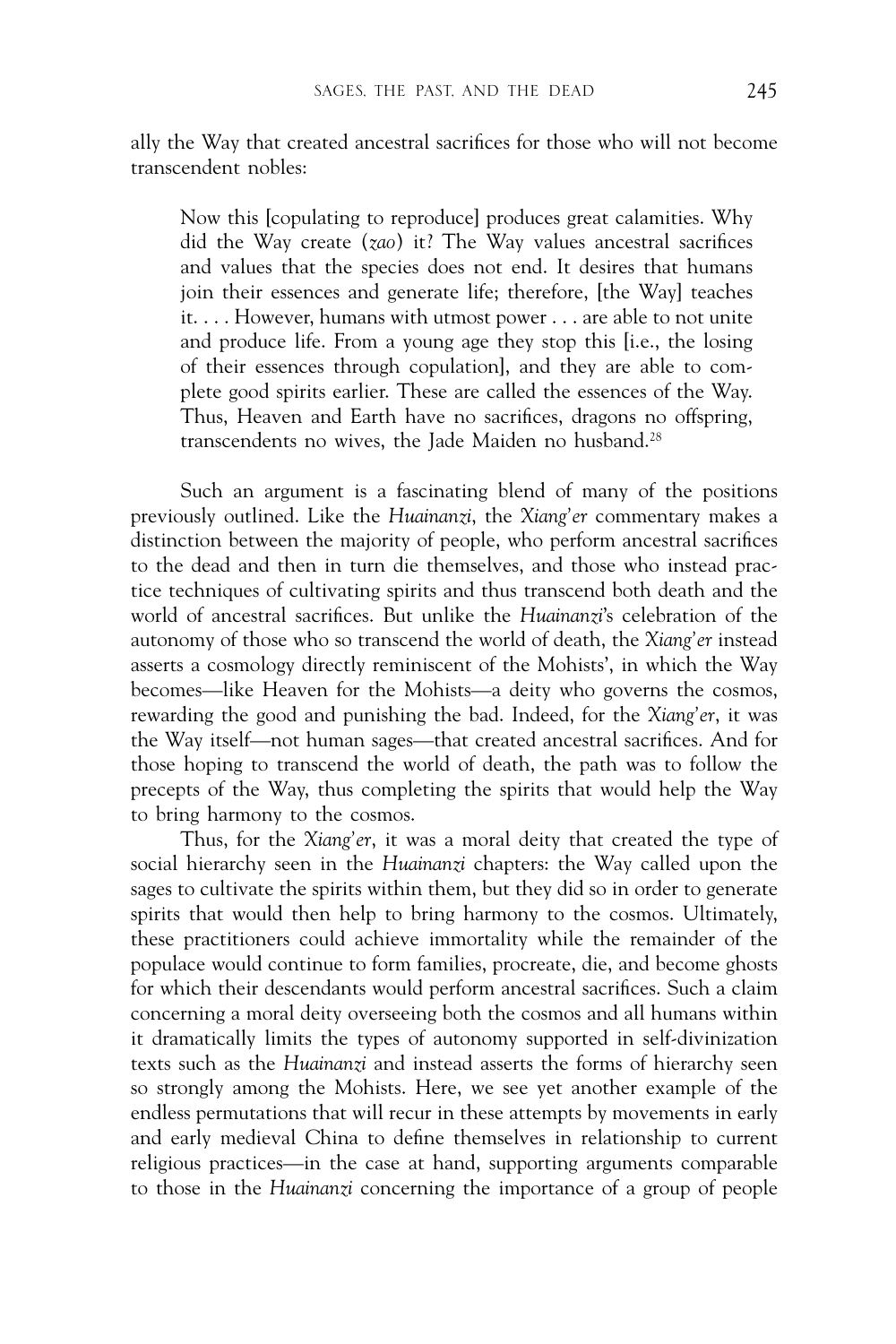asserting autonomy from the world of death and ancestral sacrifice but then also appealing to a cosmology comparable to the Mohists' in order to restrict the degree of autonomy such figures themselves would be allowed to exercise.

In short, what one sees in the *Huainanzi* chapters under discussion is the beginning of something that will become very common in later Daoist movements, with Daoist practitioners seeking autonomy from the religious practices of the rest of the populace—most of which will continue to be devoted to pacifying, coercing, and manipulating the ghosts of the deceased. But the ultimate cosmology of these early Daoist movements will involve an assertion of a creator deity and a moral bureaucracy directly reminiscent of the Mohists', instead of the claims of autonomy characteristic of the *Huainanzi*.

#### CONCLUSION

In the haunted world of early China, one approach was to transform ghosts into beneficial (one hoped) ancestors. Another was to claim that ghosts are, on the contrary, embedded in a moral pantheon that rewards the good and punishes the bad. Yet another approach was to seek to step outside such a process altogether—not worship ghosts, not become a ghost oneself—and instead seek some form of self-divinization. What is particularly fascinating about the *Huainanzi* chapters under discussion here is that they attempted to assert portions of each of these positions—to have a world of nonsages undertaking sacrifices to (relatively nonmalevolent) ghosts and also a world of sages (as well as those even more refined) claiming full autonomy from such sacrifices. If such a system was never to win the day at the Han court, a version of it would later become highly important among the Celestial Masters and thereafter among numerous self-proclaimed Daoist movements that would also connect to this vision a hierarchical cosmology highly reminiscent of the Mohists' position.

Ghosts, in short, were so pervasive in early China that one either endlessly performed rituals to control them, endlessly attempted to embed them in larger moral pantheons, or endlessly worked instead to gain full autonomy from the world they haunted. A substantial portion of the cultural, intellectual, and religious history of early and early medieval China can be written in terms of these permutations on the never-ending attempts to deal with the world of ghosts.

#### **NOTES**

 1. For notions of death in early China, see Mu-chou Poo, *In Search of Personal Welfare: A View of Ancient Chinese Religion* (Albany: State University of New York Press, 1998); Constance A. Cook, *Death in Ancient China: The Tale of One Man's*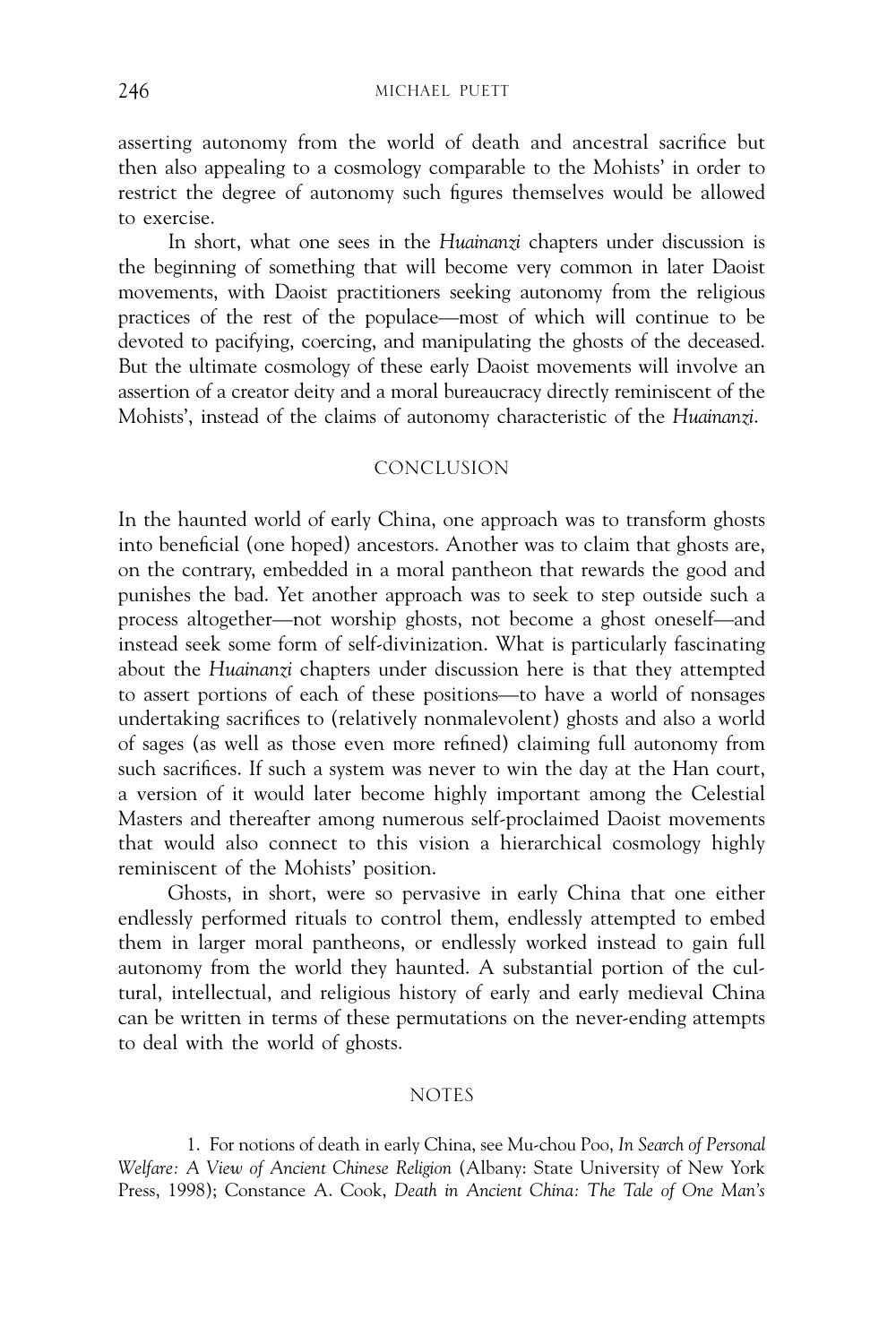*Journey* (Leiden: Brill, 2006); Anna Seidel, "Traces of Han Religion in Funeral Texts Found in Tombs," in *Dōkyō to shūkyō bunka*, ed. Akitsuki Kan'ei (Tokyo: Hirakawa, 1987): 21–57; Michael Puett, "The Offering of Food and the Creation of Order: The Practice of Sacrifice in Early China," in Of Tripod and Palate: Food, Politics, *and Religion in Traditional China*, ed. Roel Sterckx (New York: Palgrave MacMillan, 2005), 75–95; Puett, "Human and Divine Kingship in Early China: Comparative Reflections," in *Divine Kingship in the Ancient World*, ed. Nicole Brisch (Chicago: Oriental Institute of the University of Chicago, 2008), 199–212.

 2. Ying-Shih Yu, " 'O Soul, Come Back!' A Study in the Changing Conceptions of the Soul and Afterlife in Pre-Buddhist China," *Harvard Journal of Asiatic Studies* 47.2 (1987): 363–395. K. E. Brashier has argued that, contrary to the textual tradition, both the *hun* and *po* were seen as normatively residing in the tomb while only the spirit would float to the heavens. See his outstanding article, "Han Thanatology and the Division of 'Souls,' " *Early China* 21 (1996): 125–158.

 3. On ghosts in early China, see Mu-chou Poo, "The Concept of Ghost in Ancient Chinese Religion," in *Religion and Chinese Society*, ed. John Lagerwey (Hong Kong: Chinese University Press, 2004), 173–191; Poo, "Imperial Order and Local Variation: The Culture of Ghost in Early Imperial China," *Acta Orientalia* 56 (2003): 295–308.

4. Seidel, "Traces of Han Religion in Funeral Texts Found in Tombs."

 5. *Huainanzi*, Chinese University of Hong Kong, Institute of Chinese Studies, Ancient Chinese Text Concordance Series (Hong Kong: Commercial Press, 1992), "Dixing," 4/34/26 (hereafter, most citations of this text will appear in parentheses within the current text). Here and throughout, my translations have been aided by those given in *The Huainanzi: A Guide to the Theory and Practice of Government in Early Han China*, by John S. Major, Sarah A. Queen, Harold D. Roth, and Andrew Meyer, with additional contributions by Michael Puett and Judson Murray (forthcoming). My overall understanding of the *Huainanzi* has been helped greatly by Judson Murray, "The Way and the Sage in Early Han Thought: Cosmology, Self Cultivation, and Rulership in the *Huainanzi*" (Ph.D. diss., Brown University, 2007); Griet Vankeerbergen, *The* Huainanzi *and Liu An's Claim to Moral Authority* (Albany: State University of New York Press, 2001); Sarah A. Queen, "Inventories of the Past: Rethinking the 'School' Affi liation of the *Huainanzi*," *Asia Major*, 3rd ser., 14.1 (2001): 51–72; Judson Murray, "A Study of 'Yaolue,' 'A Summary of the Essentials': Understanding the *Huainanzi* from the Point of View of the Author of the Postface," *Early China* 29 (2004): 45–108.

 6. John Major, *Heaven and Earth in Early Han Thought: Chapters Three, Four, and Five of the* Huainanzi (Albany: State University of New York Press, 1993), 48.

 7. My overall understanding of chapter 7 of the *Huainanzi* has been aided greatly by Harold Roth, "Psychology and Self-Cultivation in Early Taoistic Thought," *Harvard Journal of Asiatic Studies* 51.2 (1991): 599–650.

8. Michael Puett, *To Become a God: Cosmology, Sacrifice, and Self-Divinization in Early China* (Cambridge, Mass.: Harvard University Asia Center, 2002), 259–286.

 9. Griet Vankeerbergen, *The* Huainanzi *and Liu An's Claim to Moral Authority* (Albany: State University of New York Press, 2001).

10. Michael Puett, *The Ambivalence of Creation: Debates concerning Innova*tion and Artifice in Early China (Stanford, Calif.: Stanford University Press, 2001),